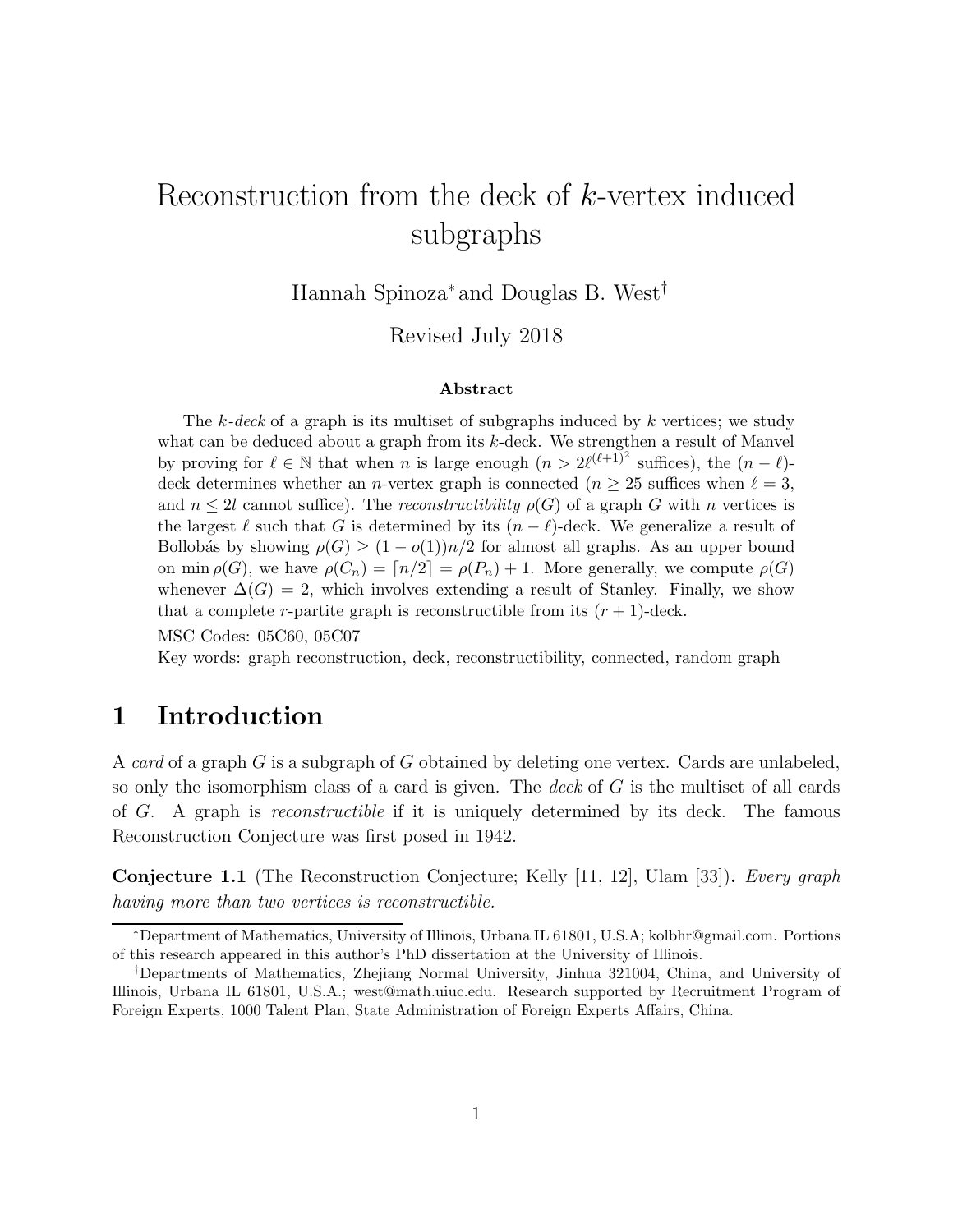The two graphs with two vertices have the same deck. Graphs in many families are known to be reconstructible; these include disconnected graphs, trees, regular graphs, and perfect graphs. Surveys on graph reconstruction include [3, 4, 13, 14, 17].

Various parameters have been introduced to measure the difficulty of reconstructing a graph. Harary and Plantholt [10] defined the reconstruction number of a graph to be the minimum number of cards from its deck that suffice to determine it, meaning that no other graph has the same multiset of cards in its deck (surveyed in [1]). All trees with at least five vertices have reconstruction number 3 (Myrvold [24]), and almost all graphs have reconstruction number 3 (Bollobás [2]). Since  $K_{r,r}$  and  $K_{r+1,r-1}$  have  $r+1$  common cards, the reconstruction number of an *n*-vertex graph can be as large as  $\frac{n}{2} + 2$  (Myrvold [23]). (Here  $K_{r,s}$  is the complete bipartite graph with parts of sizes r and s.)

We can also study the reconstruction number of graph properties. Myrvold [22] and Bowler et al. [5] showed that any  $\lfloor n/2 \rfloor + 2$  cards determine whether an *n*-vertex graph is connected. Woodall [34] proved for  $n \ge \max\{34, 3p^2 + 1\}$  that the number of edges in an n-vertex graph is reconstructible within  $p-2$  from  $n-p$  cards; this extends [20, 25, 27].

Kelly looked in another direction, considering cards obtained by deleting more vertices. He conjectured a more detailed version of the Reconstruction Conjecture.

**Conjecture 1.2** (Kelly [12]). For  $\ell \in \mathbb{N}$ , there is an integer  $M_{\ell}$  such that any graph with at least  $M_{\ell}$  vertices is reconstructible from its deck of cards obtained by deleting  $\ell$  vertices.

The original Reconstruction Conjecture is the claim  $M_1 = 3$ .

A k-card of a graph is an induced subgraph having k vertices. The k-deck of G, denoted  $\mathcal{D}_k(G)$ , is the multiset of all k-cards.

**Definition 1.3.** A graph G is k-deck reconstructible if  $\mathcal{D}_k(H) = \mathcal{D}_k(G)$  implies  $H \cong G$ . A graph G (or a graph invariant) is  $\ell$ -reconstructible if it is determined by  $\mathcal{D}_{|V(G)|-\ell}(G)$ (agreeing on all graphs having that deck). The reconstructibility of G, written  $\rho(G)$ , is the maximum  $\ell$  such that G is  $(|V(G)| - \ell)$ -deck reconstructible.

Kelly's conjecture is that for any  $\ell \in \mathbb{N}$ , all sufficiently large graphs are  $\ell$ -reconstructible. Having checked by computer that every graph with at least six and at most nine vertices is 2-reconstructible (there are 5-vertex graphs that are not), McMullen and Radziszowski [19] asked whether  $M_2 = 6$ . With computations up to nine vertices, Rivshin and Radziszowski [29] conjectured  $M_{\ell} \leq 3\ell$ . Note that for an *n*-vertex graph, "k-deck reconstructible" and " $\ell$ -reconstructible" have the same meaning when  $k + \ell = n$ .

Since each induced subgraph with  $k-1$  vertices arises exactly  $n-k+1$  times by deleting one vertex from a member of  $\mathcal{D}_k(G)$ , we have the following.

**Observation 1.4.** For any graph G, the k-deck  $\mathcal{D}_k(G)$  determines the  $(k-1)$ -deck  $\mathcal{D}_{k-1}(G)$ .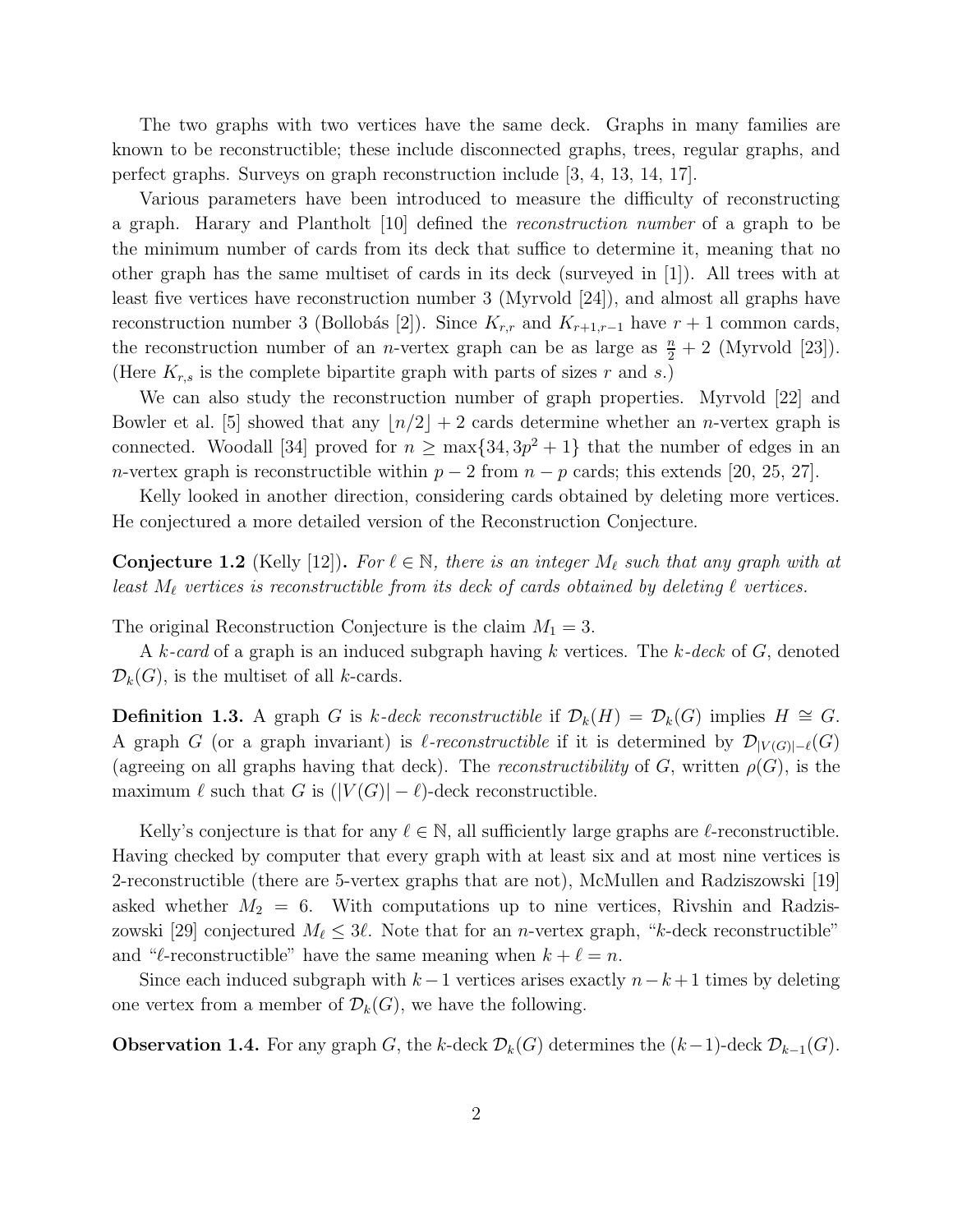By Observation 1.4, information that is  $k$ -deck reconstructible is also j-deck reconstructible when  $j > k$ . This motivates the definition of reconstructibility; if G is  $\ell$ -reconstructible, then G is also  $(\ell-1)$ -reconstructible, and we seek the largest such  $\ell$ .

The 2-deck of G determines only  $|E(G)|$  and  $|V(G)|$ , but the 3-deck determines the number of edge incidences and whether G is complete multipartite. At the other end, Manvel [18] proved that for  $|V(G)| = n \geq 6$ , the  $(n-2)$ -deck determines whether G is connected, acyclic, unicyclic, regular, or bipartite. In Section 2 we prove a weak version of Kelly's conjecture for connectedness: for fixed  $\ell$ , when n is sufficiently large the  $(n - \ell)$ deck determines whether an *n*-vertex graph is connected. Our general argument shows that  $n > 2\ell^{(\ell+1)^2}$  suffices, so connectedness is  $\ell$ -reconstructible when  $\ell < (1+o(1))(\frac{2\log n}{\log \log n})^{1/2}$ . With a more detailed argument, we show that  $n \geq 25$  suffices when  $\ell = 3$  (note that  $2\ell^{(\ell+1)^2}$ ) exceeds 86,000,000 when  $\ell = 3$ .

We believe (for  $n \geq 6$ ) that connectedness is  $\ell$ -reconstructible whenever  $l < \lceil n/2 \rceil$  (that is,  $n \geq 2\ell+1$ ). Sharpness is shown by our result in Section 4 that  $P_{2k}$  and  $C_{k+1} + P_{k-1}$  have the same k-deck. (Here  $C_n$  and  $P_n$  are the path and cycle with n vertices, and  $G + H$  is the disjoint union of G and H.) This yields  $M_{\ell} \geq 2\ell + 1$  in Kelly's conjecture. Nýdl [26] proved that for any  $n_0 \in \mathbb{N}$  and  $0 < q < 1$ , there are nonisomorphic *n*-vertex graphs for some *n* larger than  $n_0$  having the same  $\lfloor qn \rfloor$ -deck, but this does not prevent  $M_{\ell}$  being linear in  $\ell$ .

When studying almost all graphs instead of all graphs, we can say much more. With cards not much larger than those where connectedness is not reconstructible, we can completely reconstruct the graph. The result of Bollobás  $[2]$  is that almost all graphs are reconstructible from *any* three cards obtained by deleting one vertex. This is much stronger than having reconstruction number 3, which is reconstructibility from some three cards (no graph is reconstructible from two cards, since one cannot determine whether the two vertices deleted to form those cards are adjacent).

In Section 3, we generalize Bollobás' result by proving that if  $\ell \leq (1 - o(1))n/2$ , then almost all graphs are reconstructible from some set of  $\binom{\ell+2}{2}$  $\binom{+2}{2}$  cards produced by deleting  $\ell$ vertices (actually from many such sets). This relies on the statement (by Müller [21] and Bollobás  $[2]$ ) that almost always the induced subgraphs with nearly half the vertices are pairwise nonisomorphic and have no nontrivial automorphisms.

Thus, in term of the number of vertices,  $n$ , for almost all graphs the reconstructibility is at least  $(1 - o(1))n/2$ , and there are graphs where it does not exceed  $n/2$ . We have mentioned that connectedness is not  $\lfloor n/2 \rfloor$ -reconstructible even for graphs with maximum degree 2. In Section 4 we compute  $\rho(G)$  whenever  $\Delta(G) = 2$ ; in particular,  $\rho(C_n) =$  $\lceil n/2 \rceil = \rho(P_n) + 1$ . With m and m' denoting the numbers of vertices in the largest and next largest (possibly equal) components, the least k such that  $\mathcal{D}_k(G)$  determines G has the form  $\max\{|m/2| + \epsilon, m' + \epsilon'\},\$  where always  $\epsilon \in \{0, 1\}$  and  $\epsilon' \in \{0, 1, 2\}.$  When G is 2-regular, the expression simplifies to  $\max\{|m/2|, m'\}.$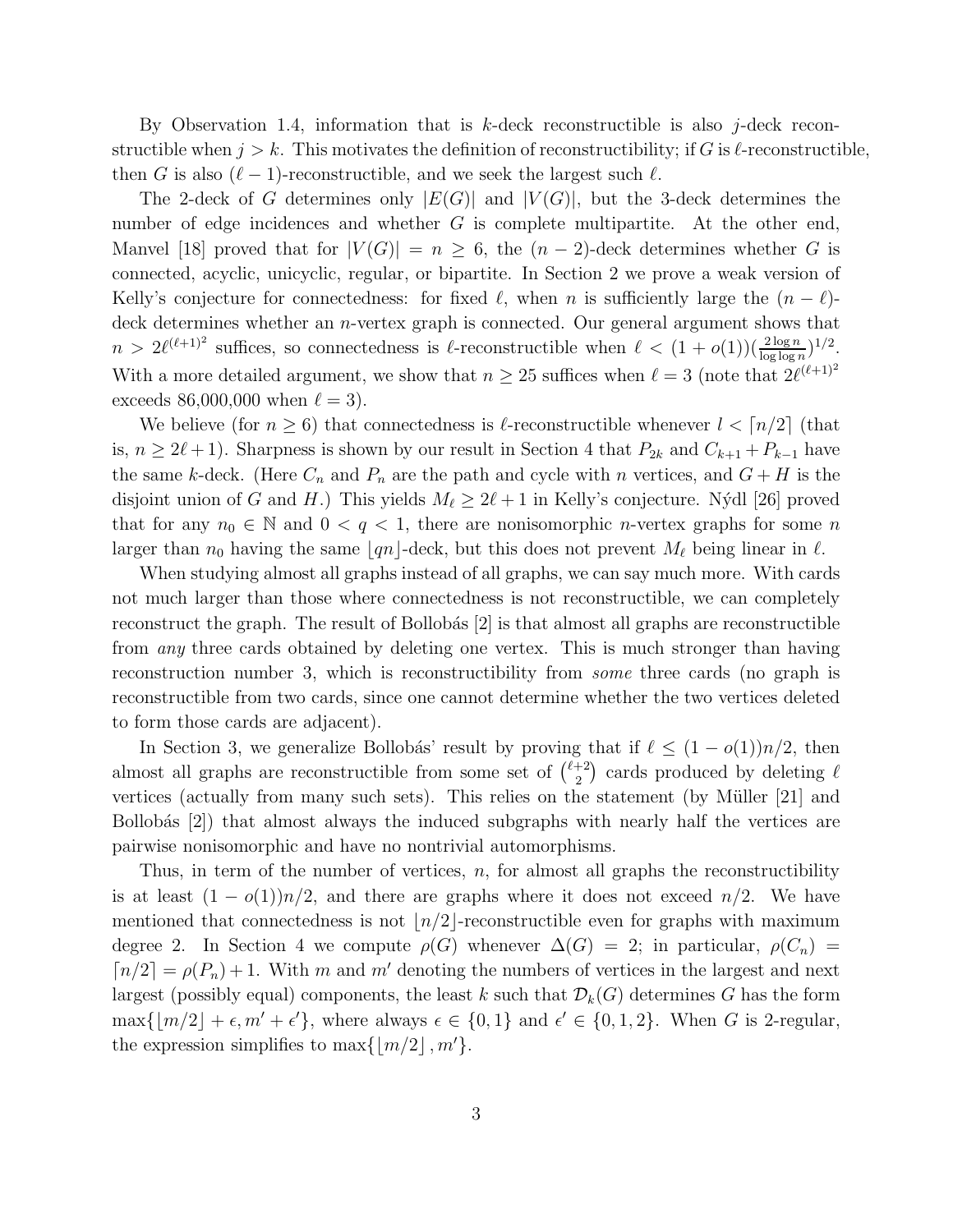Proving that  $\mathcal{D}_k(G)$  does not determine G involves showing that another graph has the same k-deck. For this we extend a result of Stanley  $[30]$ , who showed that for 2-regular  $n$ -vertex graphs in which every cycle has more than k vertices, the number of independent k-sets depends only on k and n. We prove that any two graphs of maximum degree 2 with the same numbers of vertices and edges also have the same k-deck if every cycle has more than k vertices and every path component has at least  $k-1$  vertices.

Finally, in Section 5 we study highly reconstructible graphs. We prove that every complete r-partite graph is reconstructible from its  $(r + 1)$ -deck.

The terminology here is also used in another model of reconstruction with different definitions. Since the terminology overlaps, we try to reduce confusion by describing the main results in that model. We use "digraph" to mean a general binary relation (no repeated edges).

Two digraphs  $D$  and  $D'$  on an n-element vertex set  $V$  are said to be k-isomorphic if for every k-element subset  $X \subseteq V$ , the subdigraphs of D and D' induced by X are isomorphic. They are  $(\leq k)$ -isomorphic if they are k'-isomorphic for all k' with  $1 \leq k' \leq k$ . They are  $(-k)$ -isomorphic if they are  $(n - k)$ -isomorphic. A digraph D is  $\alpha$ -reconstructible, where  $\alpha \in \{k, \leq k, -k\},$  if every digraph  $\alpha$ -isomorphic to D is isomorphic to D.

These notions were introduced by Fraïssé [9], who conjectured that for sufficiently large  $k$ every digraph is  $(\leq k)$ -reconstructible (and analogously for m-ary relations, for each m). The difference between Fraïssé's model and that of Kelly and Ulam is that in Fraïssé's problem we are told the identities of the missing vertices, but in the problem of Kelly and Ulam we are given only the multiset of isomorphism types. The notions coincide for the original conjecture: a graph (that is, a symmetric digraph) is reconstructible (in the Kelly–Ulam sense) if and only if it is  $(-1)$ -reconstructible (in the Fraïssé sense). Stockmeyer [31] showed that general digraphs (in fact, orientations of complete graphs) are not  $(-1)$ -reconstructible.

The difference is clear when  $k = 2$ . Only graphs with at most one edge (and their complements) are reconstructible from their 2-decks, but every symmetric digraph is 2 reconstructible, since we are told which pairs are adjacent. This does not hold for digraphs; any two orientations of a complete graph are 2-isomorphic.

Fraïssé's conjecture was proved for digraphs (that is, binary relations) by Lopez [15, 16, who proved that every digraph is  $(\leq 6)$ -reconstructible (this is sharp). The theorem was proved independently by Reid and Thomassen [28], and it also follows from the later characterization of the non- $(\leq k)$ -reconstructible digraphs by Boudabbous and Lopez [7]. A history of the topic appears in [6].

Analogously to Observation 1.4, Pouzet showed that if two *n*-vertex digraphs are  $p$ isomorphic, then they are also q-isomorphic whenever  $1 \le q \le \min\{p, n - p\}$ . With Lopez's Theorem, this implies that every digraph with at least 11 vertices is 6-reconstructible, and every digraph with at least 12 vertices is  $(-6)$ -reconstructible.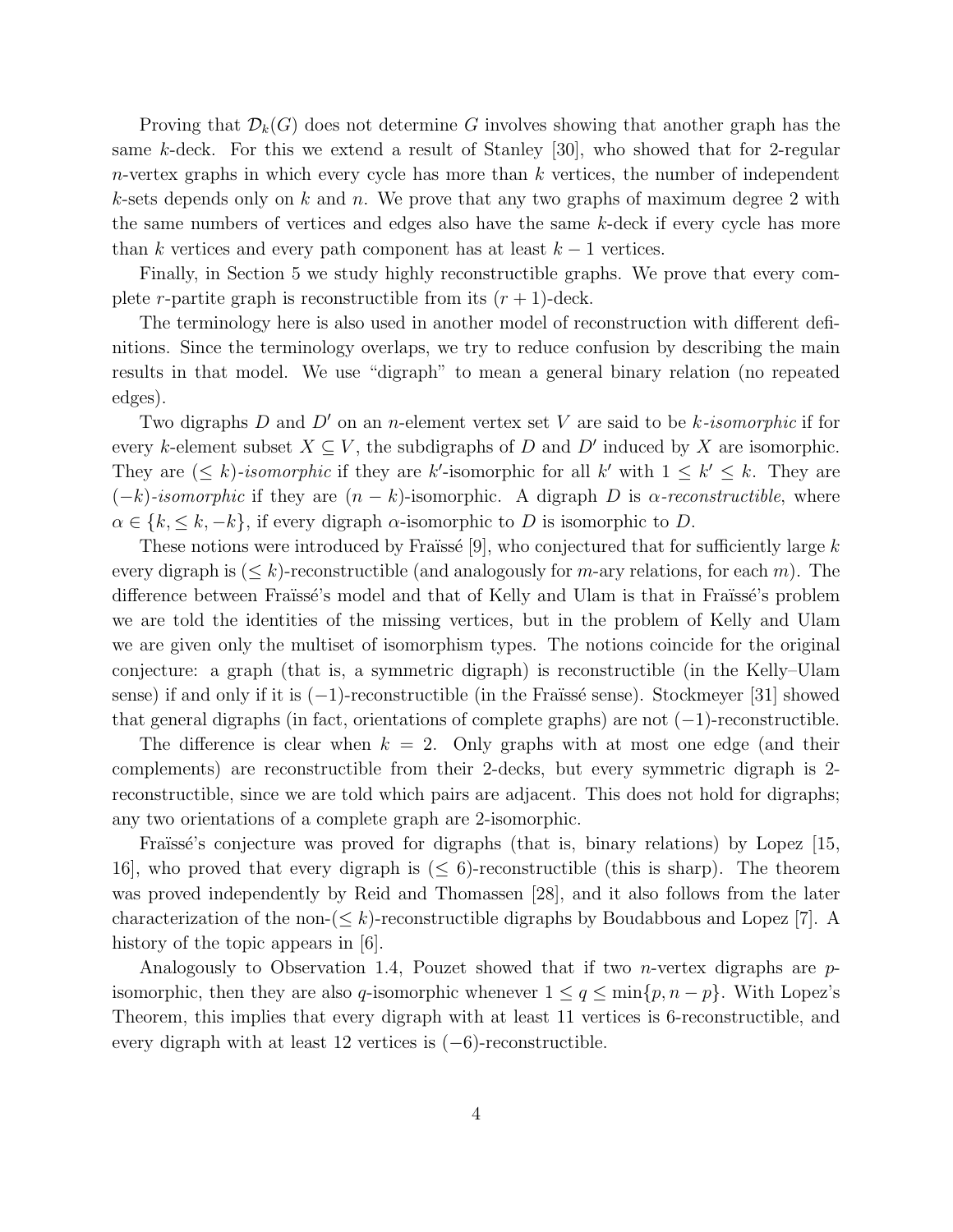### 2 Reconstructibility of Connectedness

For graphs with at least three vertices, connectedness is 1-reconstructible, because an nvertex connected graph has at least two connected  $(n-1)$ -cards, while a disconnected graph has at most one connected  $(n-1)$ -card (when  $n \geq 3$ ). Manvel [18] strengthened this result.

**Theorem 2.1** (Manvel [18]). For  $n \geq 6$ , the connectedness of an n-vertex graph is 2reconstructible.

The condition in Theorem 2.1 is sharp: for  $n = 5$ , the disconnected graph  $C_4 + P_1$  and the tree obtained by subdividing one edge of  $K_{1,3}$  have the same 3-deck. These graphs and their complements are the only 5-vertex graphs that are not 2-reconstructible [19]. In Theorem 2.4 we prove that connectedness of *n*-vertex graphs is  $\ell$ -reconstructible when  $n > 2\ell^{(\ell+1)^2}$ . Using a more detailed argument, we show in Theorem 2.7 that  $n \geq 25$  suffices when  $\ell = 3$ . Most likely this improved threshold for  $\ell = 3$  also is not sharp. In Section 4 we prove  $\mathcal{D}_{\lfloor n/2\rfloor}(P_n) = \mathcal{D}_{\lfloor n/2\rfloor}(P_{\lfloor (n-1)/2\rfloor}+C_{\lceil (n+1)/2\rceil}).$  Thus for  $\ell \geq 2$ , ensuring that connectedness is l-reconstructible for all n-vertex graphs requires  $n \geq 2l+1$ . In light of the 5-vertex example of  $C_4 + P_1$  for  $\ell = 2$ , we pose only this:

#### **Conjecture 2.2.** For  $n > 2\ell+2$ , the connectedness of an n-vertex graph is  $\ell$ -reconstructible.

To determine connectedness from the  $(n-2)$ -deck, Manvel argued as for the  $(n-1)$ -deck, obtaining contradictory bounds on the number of connected  $(n-2)$ -cards from a connected graph and a disconnected graph. When more vertices are deleted, this no longer suffices, and we must also consider disconnected cards. We briefly summarize our approach.

Suppose  $n > 2\ell$ . With  $\ell$  fixed, we call members of an  $(n - \ell)$ -deck "cards" rather than  $(n - \ell)$ -cards. Let  $c(\mathcal{D})$  denote the number of connected cards in a deck  $\mathcal{D}$ , and let  $\hat{c}(\mathcal{D})$ denote the number of cards having a component with at most  $\ell$  vertices.

When connectedness is not  $\ell$ -reconstructible for *n*-vertex graphs, there exist a connected graph G and a disconnected graph H such that  $\mathcal{D}_{n-\ell}(G) = \mathcal{D}_{n-\ell}(H)$ ; let D denote this common  $(n - \ell)$ -deck. For  $c(\mathcal{D})$ , we obtain an upper bound from H and a lower bound from G; together, these yield an upper bound on the number t of leaves in a spanning tree of  $G$ . We obtain an upper bound on  $\hat{c}(\mathcal{D})$  from G in terms of t. In order to show that this upper bound is smaller than the lower bound on  $\hat{c}(\mathcal{D})$  arising from H (thereby prohibiting such an alternative reconstruction), we need an upper bound on the number of subtrees with at most  $\ell$  vertices in a tree with  $t$  leaves. This bound may be of independent interest.

Here a *subtree* of a tree is a connected subgraph with at least one vertex. A *branch vertex* in a tree is a vertex with degree at least 3. The *break* of a subgraph  $F$  in a graph  $G$ , here denoted  $\partial(F)$ , is the set of vertices outside F that have at least one neighbor in F.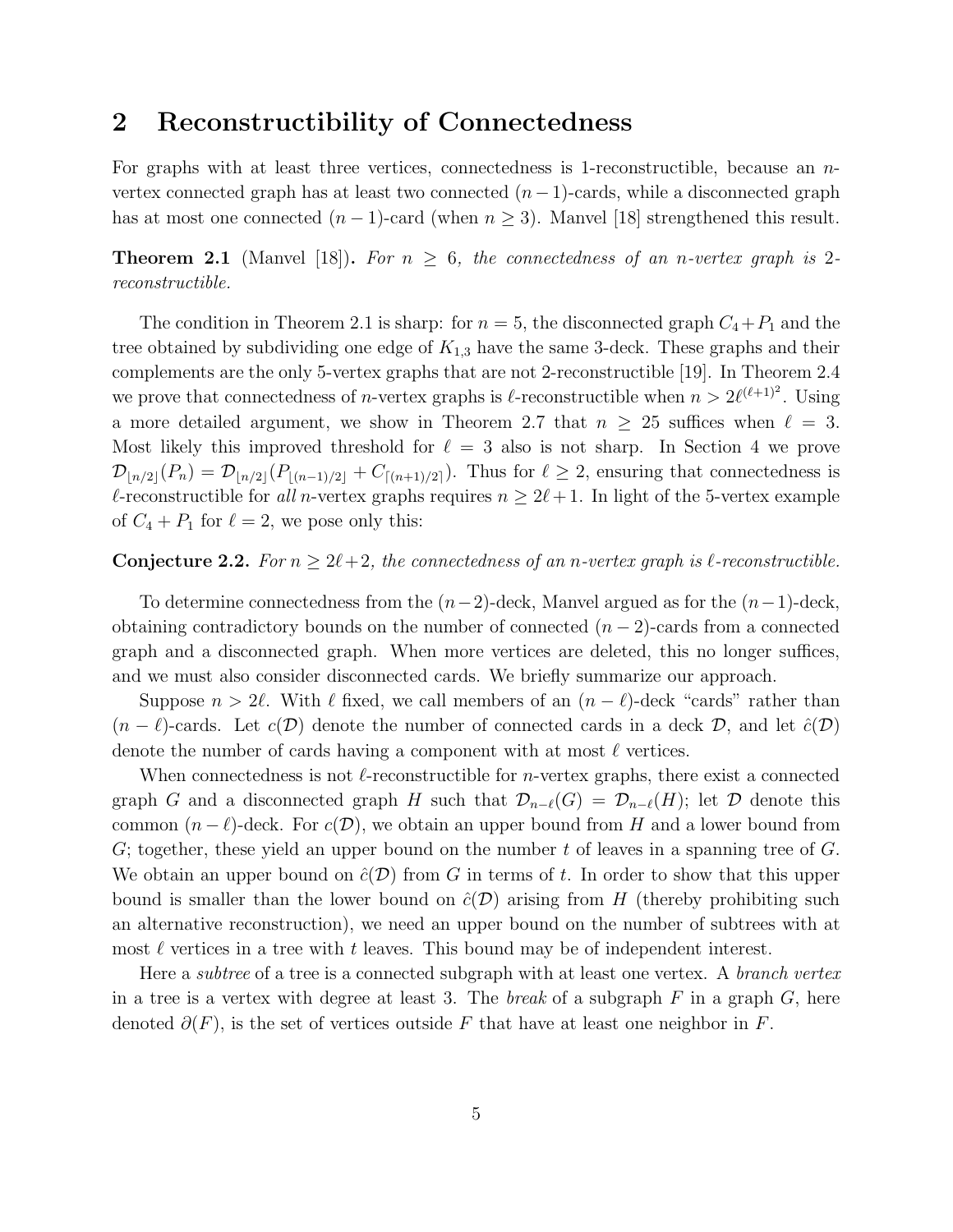**Theorem 2.3.** Let T be an n-vertex tree with t leaves. Given  $1 \leq j \leq \ell < n/2$ , let F be the family of subtrees F of T such that  $|V(F)| \leq \ell$  and  $|\partial(F)| = j$ . If  $j = 2$ , then  $|\mathcal{F}| \leq nt\ell/2$ ; otherwise,  $|\mathcal{F}| \leq {t \choose i}$  $j^{t}\binom{\ell+j-1}{j}$ .

Proof. We consider three cases, depending on j.

Case 1:  $j \geq 3$ . Note that a set S of vertices in T is the break for some subtree if and only if no vertex of S lies on the path joining two other vertices of S in T. The subtree  $F$ such that  $S = \partial(F)$  is then the component of  $T - S$  containing all vertices on paths joining vertices of S. It may also contain vertices that do not lie on such paths.

For  $F \in \mathcal{F}$ , a path from F through a vertex  $u \in \partial(F)$  eventually reaches a leaf v of T; there may be many choices for v. Choosing one such leaf for each  $u \in \partial(F)$  yields a j-set of leaves in T. We bound the number of subtrees in  $\mathcal F$  that can produce a particular set  $S'$  of j leaves. This times the number  $\binom{t}{i}$  $j$  of such j-sets gives the desired upper bound on  $|\mathcal{F}|$ .

Given a set S' of j leaves in T arising from a subtree  $F \in \mathcal{F}$  in this way, let T' be the minimal subtree of T containing S'. Let  $S' = \{v_1, \ldots, v_j\}$ . For  $v_i \in S'$ , the vertex  $u_i \in \partial(F)$ through which  $v_i$  is chosen is along the path in T' from  $v_i$  to the branch vertex of T' that is closest to  $v_i$ ; call this branch vertex  $w_i$  (the vertices  $w_1, \ldots, w_j$  need not be distinct; indeed, T' may have only one branch vertex). The vertex  $u_i$  must lie on the path from  $w_i$  to  $v_i$  (and not equal  $w_i$ ); otherwise, F would be cut off by deleting fewer than j vertices, since  $u_i$  would block more than one vertex of  $S'$  from  $F$ .

When  $u_i$  has distance  $1 + x_i$  from  $w_i$  on the path toward  $v_i$ , the  $1 + x_i$  vertices on this path from  $w_i$  until just before  $u_i$  all lie in  $V(F)$ ; hence  $x_i \leq l-1$ . Thus the number of ways to locate the vertices of  $\partial(F)$  along the paths to S' in T' (and hence specify  $F \in \mathcal{F}$ that yields the set  $S'$  of leaves) is at most the number of nonnegative integer solutions to  $\sum_{i=1}^{j} x_i \le l-1$ , or to  $\sum_{i=0}^{j} x_i = l-1$ . This equals the number of orderings of  $l-1$  dots and j separators, which is  $\binom{\ell+j-1}{i}$  $j^{-1}$ ).

Case 2: j = 2. The distance between the two vertices of  $\partial(F)$  is at least 2 and at most  $\ell+1$ , since  $|V(F)| \leq \ell$  and there is a vertex of F between them. For any vertex v, at most t vertices have distance i from  $v$  in  $T$ , because extending the paths from  $v$  to those vertices reaches distinct leaves. Hence each vertex is paired with at most  $t\ell$  others to form a possible break of size 2 when  $|V(F)| \leq \ell$ , and the total number of such pairs is bounded by  $nt\ell/2$ .

Case 3:  $j = 1$ . A centroid of T is a vertex z minimizing the maximum number of vertices in a component of  $T - z$ . It is a standard exercise that each tree has one centroid or two adjacent centroids. A subtree F with  $|V(F)| < n/2$  and  $\partial(F) = 1$  cannot contain a centroid z, because deleting  $V(F)$  would leave a subtree with more than  $n/2$  vertices inside one component of  $T-z$ , and then the vertex of  $\partial(F)$  would contradict the choice of the centroid.

When  $\partial(F) = \{u\}$ , choose a leaf v reached along a path through u from a centroid (note that  $v \in V(F)$ . Yielding a given leaf v there are at most  $\ell$  choices for u to create F, since it must be within distance  $\ell$  of v on the path to the centroid. Thus  $|\mathcal{F}| \leq t\ell = \binom{t}{i}$  $_{j}^{t}\big)\binom{\ell+j-1}{j}.$  $\Box$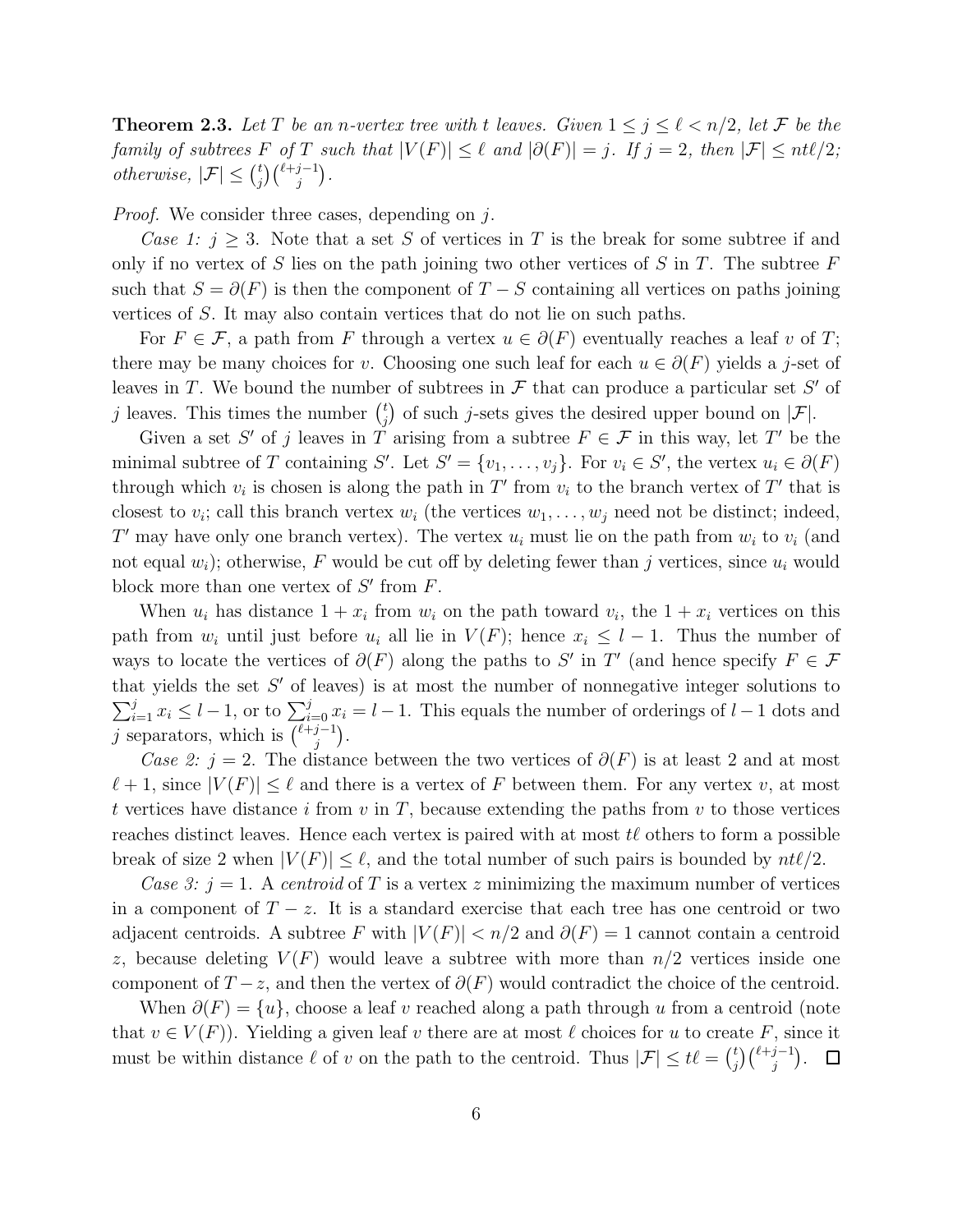The bounds in Theorem 2.3 seem weak when j is near  $\ell$ , but the most important case in the application is  $j = 1$ , and that case can be sharp for a subdivided star.

**Theorem 2.4.** For fixed  $\ell$ , the  $(n-\ell)$ -deck of an n-vertex graph G determines whether G is connected when  $n > 2\ell^{(\ell+1)^2}$ . That is, connectedness of an n-vertex graph is  $\ell$ -reconstructible when  $\ell < (1+o(1))(\frac{2\log n}{\log \log n})^{1/2}$ .

*Proof.* We have already noted that the conclusion holds for  $n \geq 3$  when  $\ell = 1$ , so we may assume  $\ell \geq 2$ . Recall that  $c(\mathcal{D})$  is the number of connected cards in a deck  $\mathcal{D}$  and that  $\hat{c}(\mathcal{D})$ is the number of cards having a component with at most  $\ell$  vertices.

Consider n-vertex graphs G and H such that  $\mathcal{D} = \mathcal{D}_{n-\ell}(G) = \mathcal{D}_{n-\ell}(H)$ , with G connected and H disconnected. From H we obtain an upper bound on  $c(\mathcal{D})$  and a lower bound on  $\hat{c}(\mathcal{D})$ . From G we obtain a lower bound on  $c(\mathcal{D})$  and an upper bound on  $\hat{c}(\mathcal{D})$ . The resulting constraints will yield an upper bound on n in terms of  $\ell$ .

Since G has connected cards, H must have a component C with at least  $n - \ell$  vertices. With  $n > 2\ell$ , there is only one such component. Let  $|V(C)| = n - p$ . A connected card in  $\mathcal{D}_{n-\ell}(H)$  omits all p vertices outside C and  $\ell-p$  others. Hence  $c(\mathcal{D}) \leq {n-p \choose \ell-p}$  $\binom{n-p}{\ell-p} \leq \binom{n-1}{\ell-1}$  $\binom{n-1}{\ell-1}<\binom{n}{\ell-1}$  $\binom{n}{\ell-1}$ .

Now consider the cards having components with at most  $\ell$  vertices, counted by  $\hat{c}(\mathcal{D})$ . Since  $p \leq \ell$ , we obtain a lower bound from H by counting the cards that contain any fixed vertex outside C, discarding  $\ell$  other vertices. There are  $\binom{n-1}{\ell}$  $\mathcal{L}_{\ell}^{-1}$ ) such cards, so  $\hat{c}(\mathcal{D}) \geq \binom{n-1}{\ell}$  $\begin{bmatrix} -1 \\ \ell \end{bmatrix}$ .

To obtain bounds on  $c(\mathcal{D})$  and  $\hat{c}(\mathcal{D})$  from G, we consider a spanning tree T of G. Let  $\mathcal{D}' = \mathcal{D}_{n-\ell}(T)$ . Consider a set  $S \subseteq V(G)$ . If  $T-S$  is connected, then  $G-S$  is connected. If  $G-S$  has a component with at most  $\ell$  vertices, then so does  $T-S$ . Thus  $c(\mathcal{D}) \geq c(\mathcal{D}')$  and  $\hat{c}(\mathcal{D}') \geq \hat{c}(\mathcal{D})$ . Therefore, we can use a lower bound on  $c(\mathcal{D}')$  and upper bound on  $\hat{c}(\mathcal{D}')$ .

Let t be the number of leaves of the spanning tree  $T$  of  $G$ . Since the subgraph obtained by deleting any set of leaves in T is connected,  $c(\mathcal{D}') \geq {t \choose \ell}$  $\ell$ . Combined with the upper bound on  $c(\mathcal{D})$  from H, we now have

$$
\frac{\prod_{i=0}^{\ell-1}(t-i)}{\ell!} = \binom{t}{\ell} \le c(\mathcal{D}') \le c(\mathcal{D}) < \binom{n}{\ell-1} = \frac{\prod_{i=0}^{\ell-2}(n-i)}{(\ell-1)!}.
$$

Further weakening the inequality by using the smallest factor on the low side and the largest factor on the high side (when  $t > \ell$ ), we have  $(t - \ell)^{\ell} < \ell n^{\ell-1}$ , which yields  $t < \ell + n(\ell/n)^{1/\ell}$ (true also when  $t \leq \ell$ ). Since  $\ell < n(\ell/n)^{1/\ell}$  for  $n > \ell > 1$ , we may relax the bound to  $t < 2n(\ell/n)^{1/\ell}$ . This bound on t will be useful in applying Theorem 2.3.

Finally, we need an upper bound on  $\hat{c}(\mathcal{D}')$ . A component F having at most  $\ell$  vertices in a card counted by  $\hat{c}(\mathcal{D}')$  is a subtree of T having at most  $\ell$  vertices. The card is formed by deleting  $\ell$  vertices from T, so  $1 \leq |\partial(F)| \leq \ell$ . Let  $j = |\partial(F)|$ . The number of cards in which F appears as a component is at most  $\binom{n-j-|V(F)|}{\ell-i}$  $\binom{-|V(F)|}{\ell-j};$  we use  $\binom{n}{\ell-j}$  $\binom{n}{\ell-j}$  as an upper bound.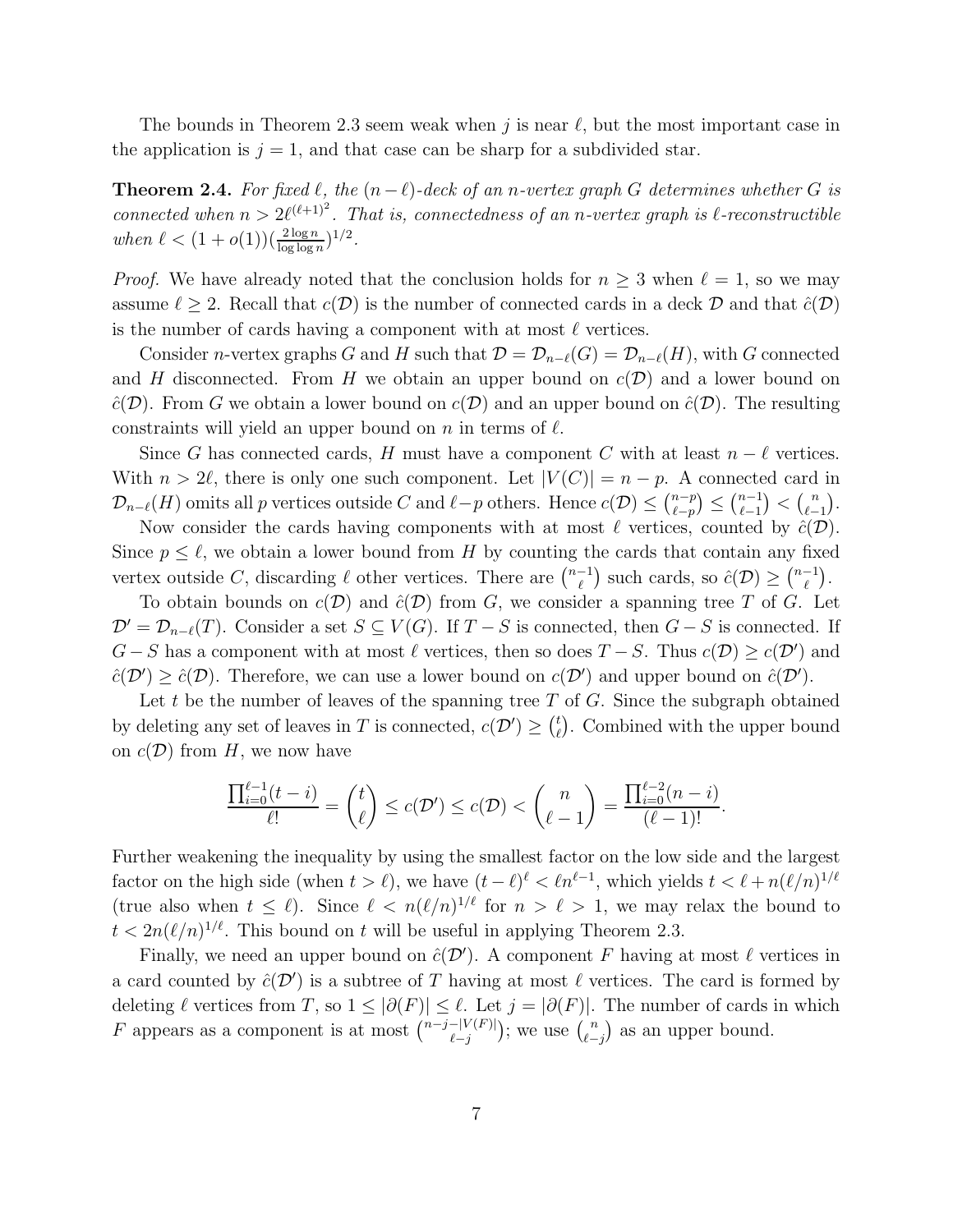Let  $b_j$  be the total number of such cards resulting from all F such that  $|\partial(F)| = j$ . By Theorem 2.3, for  $j \neq 2$  we have  $b_j < f(j)$ , where  $f(j) = \binom{t}{j}$  $\binom{t}{j} \binom{\ell+j-1}{j} \binom{n}{\ell-j}$ . For  $1 \leq j < \ell$ ,

$$
\frac{f(j+1)}{f(j)} = \left(\frac{t-j}{j+1}\right) \left(\frac{\ell+j}{j+1}\right) \left(\frac{\ell-j}{n-\ell+j+1}\right) < \frac{(t-1)\ell^2}{4(n-\ell)} < \frac{t\ell^2}{2n} < \left(\frac{\ell}{n}\right)^{1/\ell} \ell^2 < 1
$$

when  $n > l^{2\ell+1}$ , since  $1 \leq j \leq l < n/2$  and  $t < 2n(\frac{l}{n})$  $\frac{\ell}{n}$ )<sup>1/ $\ell$ </sup>. Thus  $b_j \leq f(1) = t\ell\binom{n}{\ell-1}$  $_{\ell-1}^n$ ) <  $n^{\ell-1}t\ell/2$ , since  $\ell \geq 2$ .

When  $j = 2$ , Theorem 2.3 yields  $b_j < \frac{nt\ell}{2}$  $rac{it\ell}{2}$   $\binom{n}{\ell}$  $\binom{n}{\ell-2}$ , so again  $b_j \, < \, n^{\ell-1} t \ell/2$ . Summing over j and using the lower bound  $\hat{c}(\mathcal{D}) \geq {n-1 \choose \ell}$  $\binom{-1}{\ell}$  obtained from H and the upper bound  $t < 2n(\ell/n)^{1/\ell}$  obtained for spanning trees of G, we now have

$$
\binom{n-1}{\ell} \leq \hat{c}(\mathcal{D}) \leq \sum_{j=1}^{\ell} b_j < n^{\ell-1} t \ell^2 / 2 < n^{\ell-1/\ell} \ell^{2+1/\ell}.
$$

Since  $\frac{n-i}{\ell-i} > \frac{n}{\ell}$  when  $1 \leq i < \ell < n$ , we have  $\binom{n-1}{\ell}$  $\frac{-\ell}{n}$  $\binom{n}{\ell}$  $\binom{-1}{\ell} = \frac{n-\ell}{n}$  $\binom{n}{\ell} > (1 - \ell/n) \left(\frac{n}{\ell}\right)^{\ell}$ . These upper and lower bounds on  $\binom{n-1}{\ell}$  $\binom{-1}{\ell}$  yield  $(1-\ell/n)(\frac{n}{\ell})^{\ell} < n^{\ell-1/\ell}\ell^{2+1/\ell}$ , which simplifies to  $(1-\ell/n)^{\ell} <$  $\ell^{(\ell+1)^2}/n$ . However,  $(1-\ell/n)^{\ell} > (1-\ell^2/n) > 1/2 > \ell^{(\ell+1)^2}/n$  when  $n > 2\ell^{(\ell+1)^2} > 2\ell^2$ . This contradiction forbids a connected G and a disconnected H with the same  $(n - \ell)$ -deck when  $n > 2\ell^{(\ell+1)^2}.$  $\Box$ 

Attempts to tighten the relaxed bounds in the argument of Theorem 2.4 generally only affect lower-order terms. For example, by using Theorem 2.5 as we do for the case  $\ell = 3$  in Theorem 2.7, we can show that  $H$  has no isolated vertex. Hence  $H$  has a small component with at least two vertices. This shrinks the upper bound on  $c(\mathcal{D})$  from  $\binom{n-1}{\ell-1}$  $_{\ell-1}^{n-1}$ ) to  $\binom{n-2}{\ell-2}$  $_{\ell=2}^{n-2}$ ). In the leading behavior of the conclusion about reconstructibility, this only replaces  $2 \log n$  with  $4 \log n$  under the square root. Similarly, the square in the exponent of  $n > 2\ell^{(\ell+1)^2}$  comes from the denominator in the lower bound on  $\binom{n-1}{\ell}$  $\ell(\ell)}(e^{\ell})$ ; replacing  $\ell^{\ell}$  with  $\ell!$  would not help much.

When  $\ell = 3$ , the value of  $2\ell^{(\ell+1)^2}$  exceeds 86,000,000. Following the argument of Theorem 2.4 without relaxing the bounds to simplify the general statement yields a threshold around  $n > 4800$  for  $\ell = 3$ . In the spirit of Theorem 2.1 computing the exact threshold on n for  $\ell = 2$ , we present a more detailed argument to reduce the threshold to 25 when  $\ell = 3$ . We will need to reconstruct the degree list.

### **Theorem 2.5** (Manvel [18]). The degree list of a graph G is reconstructible from  $\mathcal{D}_{\Delta(G)+2}(G)$ .

For sharpness, Manvel [18] showed that the maximum degree itself is not always determined by  $\mathcal{D}_{\Delta(G)+1}(G)$ . He constructed graphs G and H such that  $\Delta(G) = k$ ,  $\Delta(H) = k + 1$ , and  $\mathcal{D}_{k+1}(G) = \mathcal{D}_{k+1}(H)$ . Both graphs are forests of stars. However, in this construction the number of vertices is exponential in  $k$ . It seems to be unknown how large  $n$  must be to permit the existence of an *n*-vertex graph with maximum degree k whose  $(k + 1)$ -deck has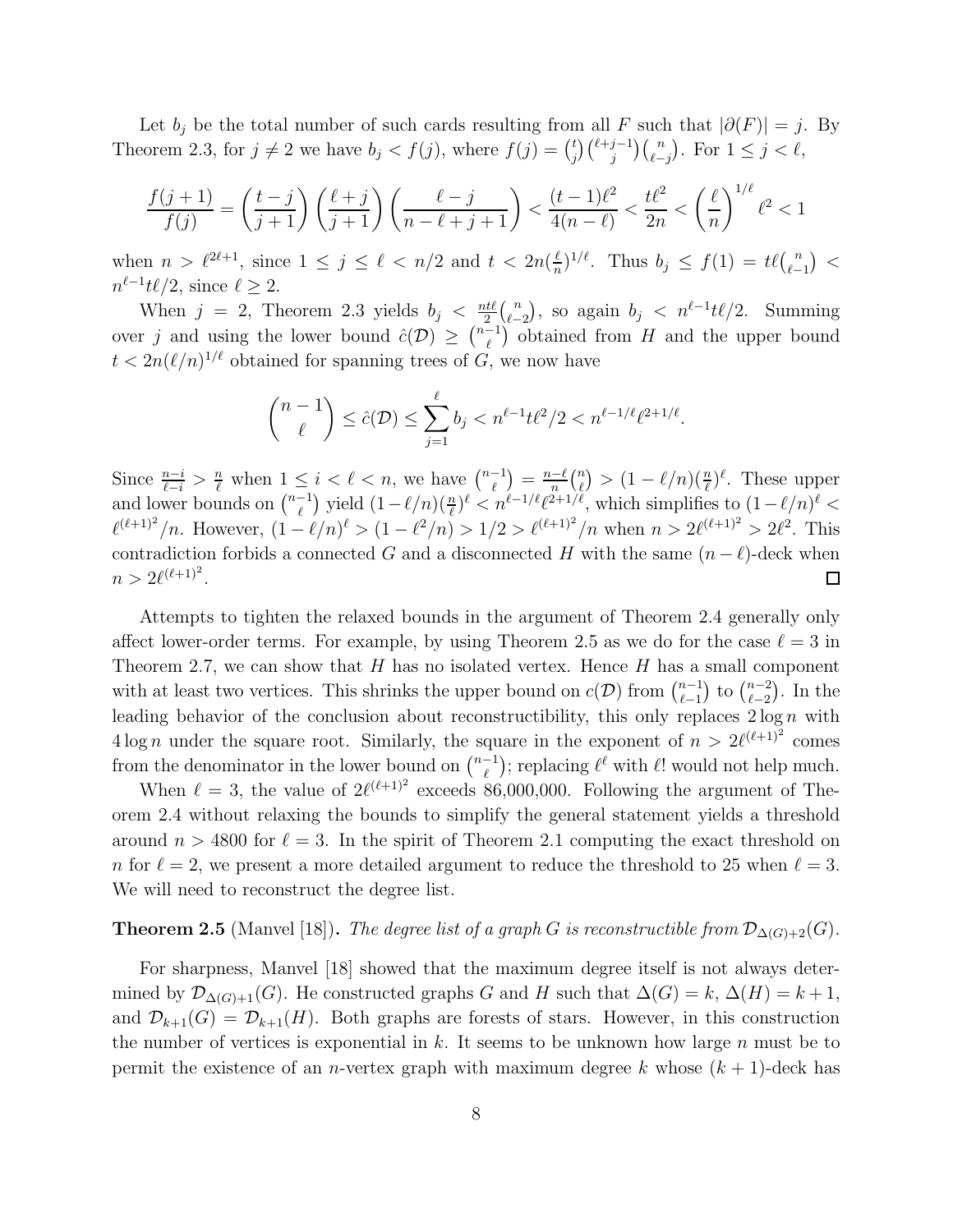an alternative reconstruction with maximum degree  $k + 1$ . Taylor showed that the degree list is reconstructible from the k-deck when the number of vertices is not too much larger than  $k$ , regardless of the value of the maximum degree.

**Theorem 2.6** (Taylor [32]). If  $n \ge g(\ell)$ , then the degree list of any n-vertex graph is determined by its  $(n - \ell)$ -deck, where

$$
g(\ell) = (\ell - \log \ell + 1) \left( e + \frac{e \log \ell + e + 1}{(\ell - 1) \log \ell - 1} \right) + 1.
$$

Here e denotes the base of the natural logarithm.

In particular, the degree list of an *n*-vertex graph is reconstructible from the  $k$ -deck when  $k \geq n(1-\frac{1}{e})$  $(\frac{1}{e})(1+o(1)).$ 

For a vertex subset S in a graph G, let  $N_G(S)$  denote the neighborhood of S, meaning the set of vertices in  $G$  that have a neighbor in  $S$ .

#### **Theorem 2.7.** For  $n \geq 25$ , the connectedness of an *n*-vertex graph is 3-reconstructible.

*Proof.* Set  $\ell = 3$ . As in Theorem 2.4, G and H are connected and disconnected n-vertex graphs with  $\mathcal{D}_{n-3}(G) = \mathcal{D}_{n-3}(H) = \mathcal{D}$ . Again  $c(\mathcal{D})$  is the number of connected cards in a deck D. Instead of using  $\hat{c}(\mathcal{D})$ , let  $i(\mathcal{D})$  be the number of cards having an isolated edge.

Since G is connected, it has a spanning tree with at least  $\Delta(G)$  leaves, obtained by growing a tree from a largest star centered at a vertex of maximum degree. Hence  $c(\mathcal{D}) \geq {\Delta(G) \choose 3}$ . When  $n \geq 7$ , having connected cards requires H to have a unique component C with at least  $n-3$  and at most  $n-1$  vertices. All vertices outside C must be deleted, so  $c(\mathcal{D}) \leq {n-1 \choose 2}$  $\binom{-1}{2}$ . Since  $n \geq 12$ , we have  $\binom{n-4}{3}$  $\binom{-4}{3}$  >  $\binom{n-1}{2}$  $\binom{-1}{2}$ , so we may assume  $\Delta(G) < n-4$ . By Theorem 2.5, the common degree list of G and H is reconstructible from  $\mathcal D$ . Hence H has no isolated vertex.

Consider a spanning tree of  $G$ . If it has at least four leaves, then deleting some three of them yields at least four connected cards. When  $n \geq 6$ , trees with at most three leaves also have at least four connected cards with  $n-3$  vertices. Hence from any spanning tree of G we conclude  $c(\mathcal{D}) > 4$ . Thus the large component C in H must have  $n-2$  vertices, not  $n-3$ , since with  $n-3$  vertices there would only be one connected card. Hence  $H = C + C'$ , where  $C' \cong K_2$ .

A connected card of H is obtained by deleting  $V(C')$  and a non-cut-vertex of C. Hence

$$
c(\mathcal{D}) \le n - 2. \tag{2.1}
$$

Also, any card of  $H$  obtained by deleting three vertices of  $C$  has  $C'$  as an isolated edge, so

$$
i(\mathcal{D}) \ge \binom{n-2}{3}.\tag{2.2}
$$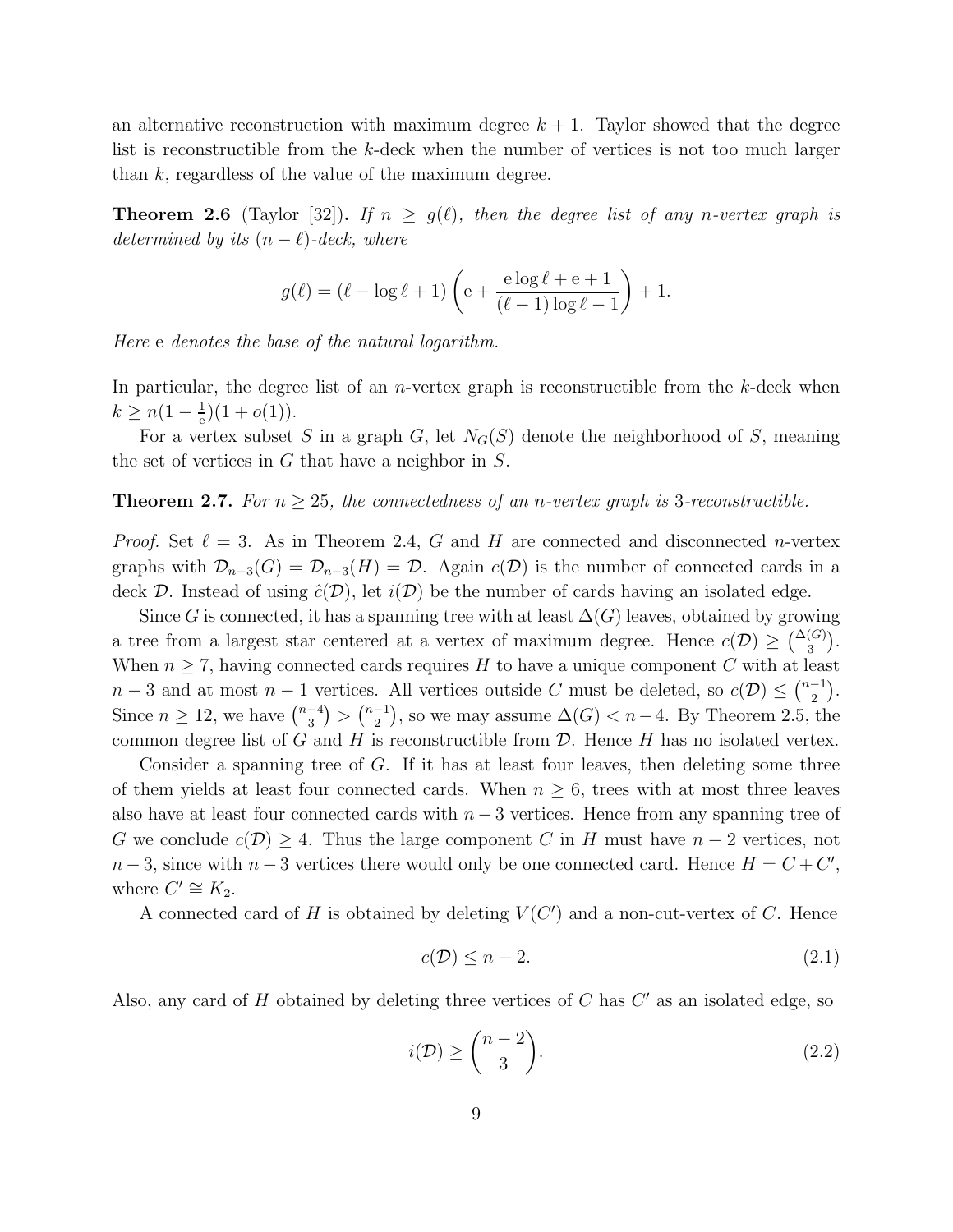Let L be the set of leaves in G, and let  $l = |L|$ . Let T be a spanning tree of G having the fewest leaves, and let  $V_2 = \{v \in V(G): d_T(v) = 2\}$ . Let  $L_1$  be the set of leaves in T, let  $L_2 = N_T(L_1) \cap V_2$ , and let  $L_3 = N_T(L_2) \cap V_2$ . Let  $l_i = |L_i|$  for  $i \in \{1, 2, 3\}$ .

We consider connected cards of T obtained in two ways: by deleting three vertices of  $L_1$ , or by deleting a vertex of  $L_2$ , its neighbor in  $L_1$ , and another vertex of  $L_1$ . Hence  $c(\mathcal{D}') \geq {l_1 \choose 3}$  $\mathcal{L}_3^{l_1}$  +  $l_2(l_1-1)$ , where  $\mathcal{D}' = \mathcal{D}_{n-3}(T)$ . Combining with  $c(\mathcal{D}') \leq c(\mathcal{D})$  and (2.1) yields

$$
\binom{l_1}{3} + l_2(l_1 - 1) \le n - 2. \tag{2.3}
$$

Now consider a card in  $\mathcal D$  having an isolated edge. This edge may or may not belong to  $E(T)$ . Hence  $i(\mathcal{D}) \leq i(\mathcal{D}') + \hat{i}$ , where  $\hat{i}$  is the number of cards in  $\mathcal{D}'$  having two isolated vertices that are adjacent in G.

First we bound  $i(\mathcal{D}')$ . If  $e \in E(T)$  can be isolated by deleting one vertex of T, then e has endpoints in  $L_1$  and  $L_2$ . Such an edge is isolated in  $\binom{n-3}{2}$  $\binom{-3}{2}$  cards of  $\mathcal{D}'$ . Other edges of T require at least two vertex deletions to become isolated and hence can be isolated in at most  $n-4$  cards of  $\mathcal{D}'$ . Therefore,

$$
i(\mathcal{D}') \le l_2 \binom{n-3}{2} + (n-1-l_2)(n-4). \tag{2.4}
$$

To bound  $\hat{i}$ , consider cards of T having isolated vertices x and y with  $xy \in E(G)$ . Every leaf of G is a leaf in T, but a leaf of G cannot be in such a pair  $\{x, y\}$ . Let  $L'_1 = L_1 - L$ ,  $L'_2 = N_T(L'_1) \cap V_2$ , and  $L'_3 = L'_2 \cap V_2$ , with  $l'_i = |L'_i|$  for  $i \in \{1, 2, 3\}$ . Since H has an isolated edge and G has the same degree list, G has at least two leaves, so  $l'_1 \leq l_1 - 2$ .

If  $x, y \in L'_1$ , then  $xy \notin E(G)$ , since otherwise the last edge on the path in T from x or y to the nearest vertex of degree at least  $3$  in  $T$  can be replaced with  $xy$  to obtain a spanning tree of G with fewer leaves than T. Hence  $\hat{i}$  counts no cards where the two isolated vertices adjacent in  $G$  lie in  $L'_1$ .

In order to isolate x and y on a card in  $\mathcal{D}'$ , all of  $N_T(x) \cup N_T(y)$  must be deleted. We may assume  $d_T(x) \leq d_T(y)$ , so now  $y \notin L'_1$ . Let  $m(x, y) = |N_T(x) \cup N_T(y)|$ . Since  $d_T(y) \geq 2$ , we have  $m(x, y) \in \{2, 3\}$ . We consider two types of cards counted by  $\hat{i}$ .

Type 1:  $x \in L'_1$ . Suppose first that x and y have a common neighbor w in T. If  $d_T(w) \geq 3$ , then  $T - wy + xy$  has fewer leaves than T. Thus,  $w \in L'_2$ . We have  $m(x, y) = 2$ with  $d_T(y) = 2$  and  $y \in L'_3$ , or  $m(x, y) = 3$  with  $d_T(y) = 3$ . There are at most  $l'_2$  such cards in the second case and at most  $l'_3(n-4)$  such cards in the first case. Since  $l'_3 \leq l'_2 \leq l_2$ , there are at most  $l_2(n-3)$  cards of Type 1 with  $N_T(x) \cap N_T(y) \neq \emptyset$ .

On the other hand, if  $N_T(x) \cap N_T(y) = \emptyset$ , then  $m(x, y) = 3$  and  $d_T(y) = 2$ . Such a pair  $\{x, y\}$  is isolated in at most one card of  $\mathcal{D}_{n-3}(T)$ . For each  $x \in L'_1$ , the vertices excluded from being y include all of  $L_1$  and the vertices within distance 2 of x. Since  $x \in L'_1$ , we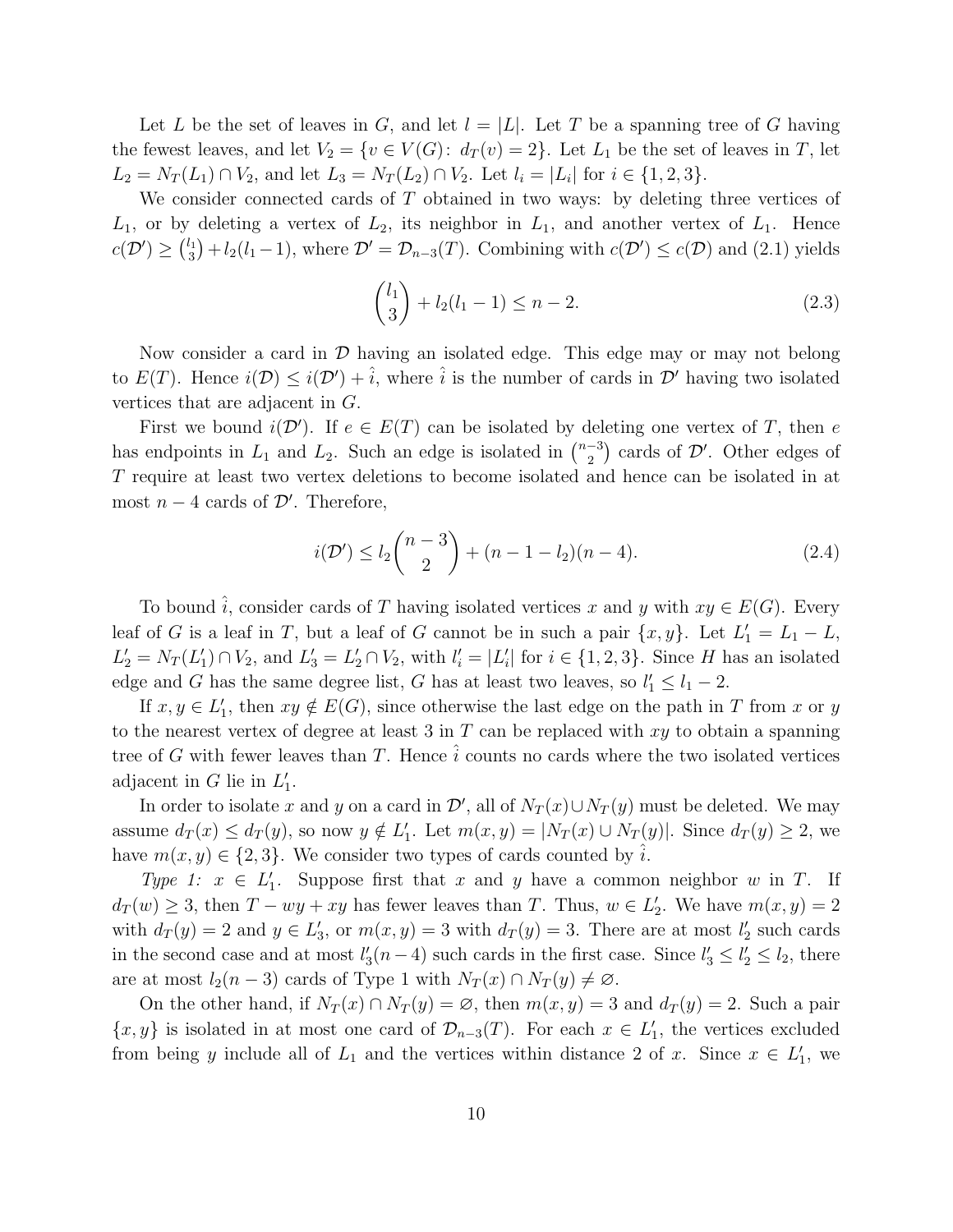have  $l'_1 \geq 1$ , and hence  $l_1 \geq l'_1 + 2 \geq 3$ , so there are at most  $l'_1(n-5)$  cards of Type 1 with  $N_T(x) \cap N_T(y) = \varnothing.$ 

Type 2:  $x \notin L'_1$ . Since both x and y are non-leaf vertices of T and T contains no cycle, we have  $m(x, y) = 3$  with  $x, y \in V_2$  and  $N_T(x) \cap N_T(y) \neq \emptyset$ . Hence  $\hat{i}$  counts one card for each such pair  $\{x, y\}$ . The number of pairs of internal vertices of degree 2 with a common neighbor is at most the number of pairs of incident non-pendant edges in  $T$ , which equals  $-l_1 + \sum_{v \in V(T)} \binom{d_T(v)}{2}$  $\binom{v(v)}{2}$ .

Since  $\sum_{v \in V(T)} d_T(v)$  is the fixed value  $2n-2$ , convexity implies that  $\sum_{v \in V(T)} \binom{d_T(v)}{2}$  $i_2^{(v)}$ ) is maximized when the  $n - l_1$  non-leaf vertices consist of one with degree  $l_1$  and  $n - l_1 - 1$ with degree 2. Hence the number of cards of this type is at most  $n-1-2l_1+\binom{l_1}{2}$  $\binom{l_1}{2}$ . When  $l_1 \leq 5$ , we have  $\binom{l_1}{2}$  $\binom{l_1}{2} \leq 2l_1$  and can simplify this bound to  $n-1$ . When  $l_1 \geq 6$ , (2.3) yields  $\binom{l_1}{2}$  $\binom{l_1}{2} \leq \binom{l_1}{3}$  $\binom{l_1}{3}$  – 5  $\leq n-7$ , and then  $n-1-2l_1+\binom{l_1}{2}$  $\binom{l_1}{2} \leq 2n - 20 < 2n - 10$ . Note that  $2n-10 \geq n-1$  when  $n \geq 9$ .

Summing the bounds from Type 1 and Type 2 cards yields  $\hat{i} \leq l_2(n-3)+l'_1(n-5)+2n-10$ . Applying  $i(\mathcal{D}) \leq i(\mathcal{D}') + \hat{i}$  and (2.4) and simplifying, we have

$$
i(\mathcal{D}) \le l_2 \binom{n-3}{2} + (n-1)(n-4) + l_2 + l'_1(n-5) + 2n - 10.
$$
 (2.5)

Using the upper and lower bounds on  $i(\mathcal{D})$  from (2.2) and (2.5),

$$
\binom{n-2}{3} \le l_2 \binom{n-3}{2} + (n-1)(n-4) + l_2 + l'_1(n-5) + 2n - 10.
$$
 (2.6)

Using  $l_2 \le l_1$  and  $l'_1 \le l_1 - 2$  yields  $l_2 + l'_1(n-5) + 2n - 10 \le l_1(n-4)$ . After substituting this into (2.6), we divide the result by  $\frac{1}{3}$  $\binom{n-3}{2}$  $\binom{-3}{2}$  to obtain  $n-2 < 3l_2 + 6\frac{n-1}{n-3} + l_1\frac{6}{n-3}$  $\frac{6}{n-3}$ . We then combine this with (2.3) to obtain

$$
\binom{l_1}{3} + l_2(l_1 - 4) < 6\frac{n-1}{n-3} + l_1 \frac{6}{n-3} \le 6 + l_1
$$

for  $n \geq 9$ . The inequality  $\binom{l_1}{3}$  $(l_3^{\prime 1}) + l_2(l_1 - 4) < 6 + l_1$  fails when  $l_1 \geq 6$ , even if  $l_2 = 0$ .

Hence we may assume 
$$
l_1 \le 5
$$
. Using  $l_2 \le l_1 \le 5$  and  $l'_1 \le l_1 - 2$ , (2.6) becomes\n
$$
\binom{n-2}{3} \le 5\binom{n-3}{2} + (n-1)(n-4) + 5 + 3(n-5) + 2n - 10 = \frac{7(n-1)(n-4)}{2}.
$$

Canceling  $(n-4)/6$  yields  $(n-2)(n-3) \leq 21(n-1)$ . This inequality fails when  $n \geq 25$ , so there cannot then be both a connected and a disconnected reconstruction.  $\Box$ 

## 3 Almost All Graphs

We say that a property holds for almost every graph if the fraction of graphs with vertex set  $\{1, \ldots, n\}$  for which it holds tends to 1 as n tends to  $\infty$ . In order to prove that almost every graph is reconstructible, Chinn proved the following (in a stronger form):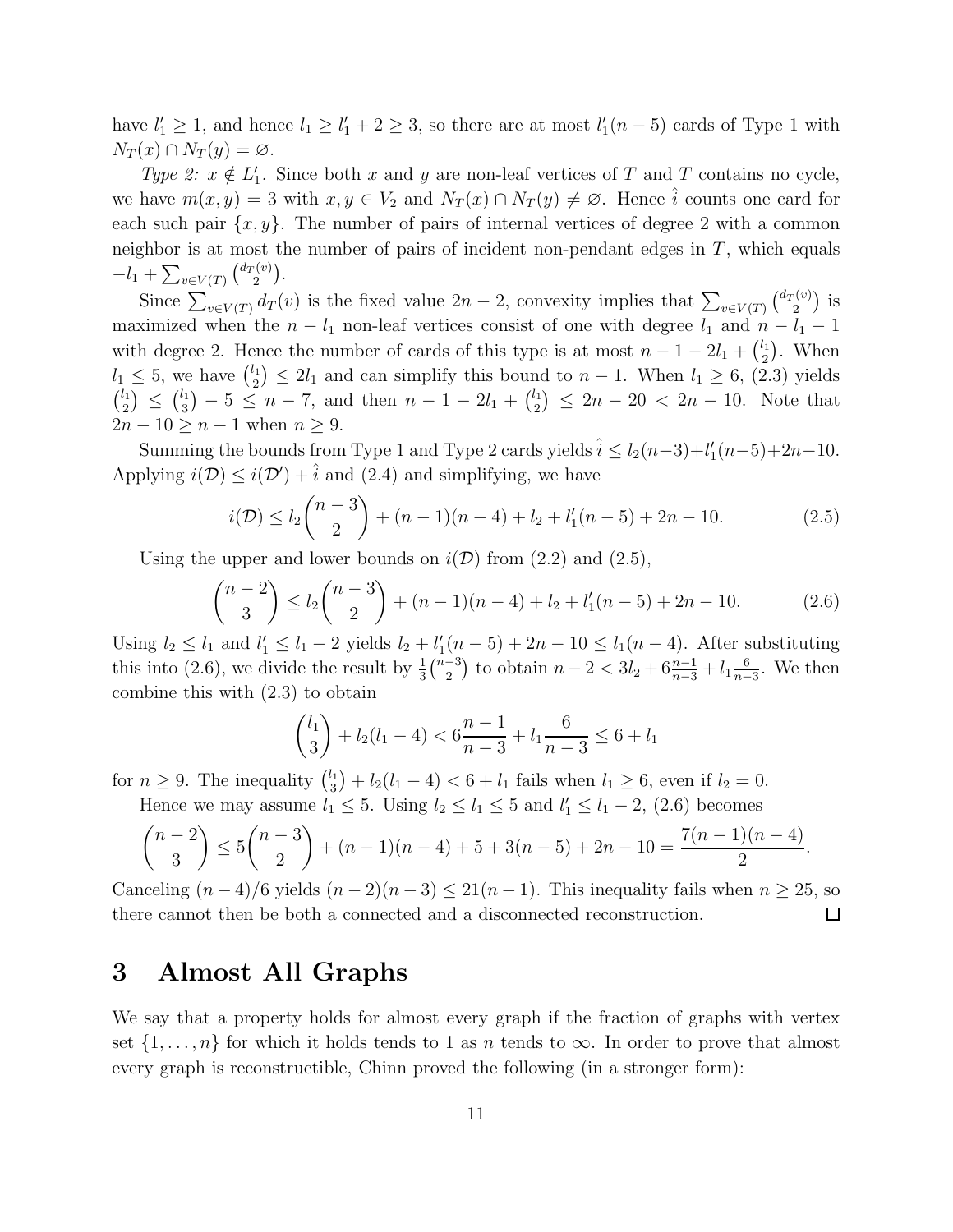**Theorem 3.1** (Chinn [8]). If the subgraphs of a graph G obtained by deleting two vertices are pairwise nonisomorphic, then G is reconstructible.

Under this hypothesis, for any  $u, v, w \in V(G)$ , vertex u is identifiable in  $G - w$  because it is the only vertex in  $G - v$  whose deletion yields a subgraph obtainable from  $G - u$  by deleting one vertex. After similarly identifying v in  $G - w$ , one can check whether u and v are adjacent there. Bollobás [2] strengthened conclusion from Chinn's hypothesis.

**Theorem 3.2** (Bollobás [2]). For almost every graph, any three cards determine G.

This conclusion is stronger than saying that *some* three cards determine  $G$ , which is the meaning of reconstruction number 3 (note that two cards cannot determine whether the two deleted vertices are adjacent). Bollobás  $[2]$  used a lemma also proved earlier by Müller  $[21]$ .

**Lemma 3.3** (Müller [21]). Let  $\epsilon$  be a small positive real number. For almost every graph  $G_i$ the induced subgraphs with at least  $(1+\epsilon)\frac{|V(G)|}{2}$  $rac{Q(G)}{2}$  vertices have no nontrival automorphisms and are pairwise nonisomorphic.

In fact, this was proved in greater generality for the random graph model  $\mathcal{G}(n, p)$  where the graphs with vertex set n are generated by letting each pair be an edge with probability  $p$ , where p can depend on n, but  $p = 1/2$  (used here) suffices for our purposes. Our result is valid for any  $p(n)$  where the conclusion of Lemma 3.3 holds, since we use only that conclusion.

Lemma 3.3 suggests considering subgraphs obtained by deleting more vertices. Letting  $n = |V(G)|$ , the  $\ell$ -reconstruction number of G is the minimum size of a multiset from  $\mathcal{D}_{n-\ell}(G)$ that occurs in the  $(n - \ell)$ -deck of no other *n*-vertex graph. We generalize the consequence of Theorem 3.2 for reconstruction number by bounding the  $\ell$ -reconstruction number for almost every graph. The special case  $\ell = 1$  is the statement that almost every graph has reconstruction number 3.

**Theorem 3.4.** For  $\epsilon > 0$ , if  $\ell \leq (1 - \epsilon) \frac{|V(G)|}{2}$  $\frac{Q(G)}{Q_{2}}$  as a function of  $|V(G)|$ , then almost every graph has  $\ell$ -reconstruction number at most  $\binom{\ell+2}{2}$  $\binom{+2}{2}$ .

Given Lemma 3.3, Theorem 3.4 follows from the next result.

**Theorem 3.5.** Given  $n \geq \ell + 4 \geq 6$ , if the subgraphs obtained by deleting  $\ell + 1$  vertices from an n-vertex graph G have no nontrivial automorphisms and are pairwise nonisomorphic, then G is reconstructible from some subset of  $\mathcal{D}_{n-\ell}(G)$  having size  $\binom{\ell+2}{2}$  $\binom{+2}{2}$ .

*Proof.* Fix  $S = \{x_1, ..., x_{\ell+1}\} \subseteq V(G)$ . Let  $H = G - S$ , and let  $h = |V(H)| = n - \ell - 1$ . Let  $C_i$  be the card  $G - (S - \{x_i\})$  in  $\mathcal{D}_{n-\ell}(G)$ ; note that  $H = C_i - x_i$ .

For  $x_i, x_j \in S$ , let  $D_{i,j} = G - (S - \{x_i, x_j\}) - w_{i,j}$ , where  $w_{i,j}$  is a vertex in  $V(H)$  (note that  $V(H) \cap S = \emptyset$ . The subscripts can be read in either order, so  $D_{i,j} = D_{j,i}$  and  $w_{i,j} = w_{j,i}$ .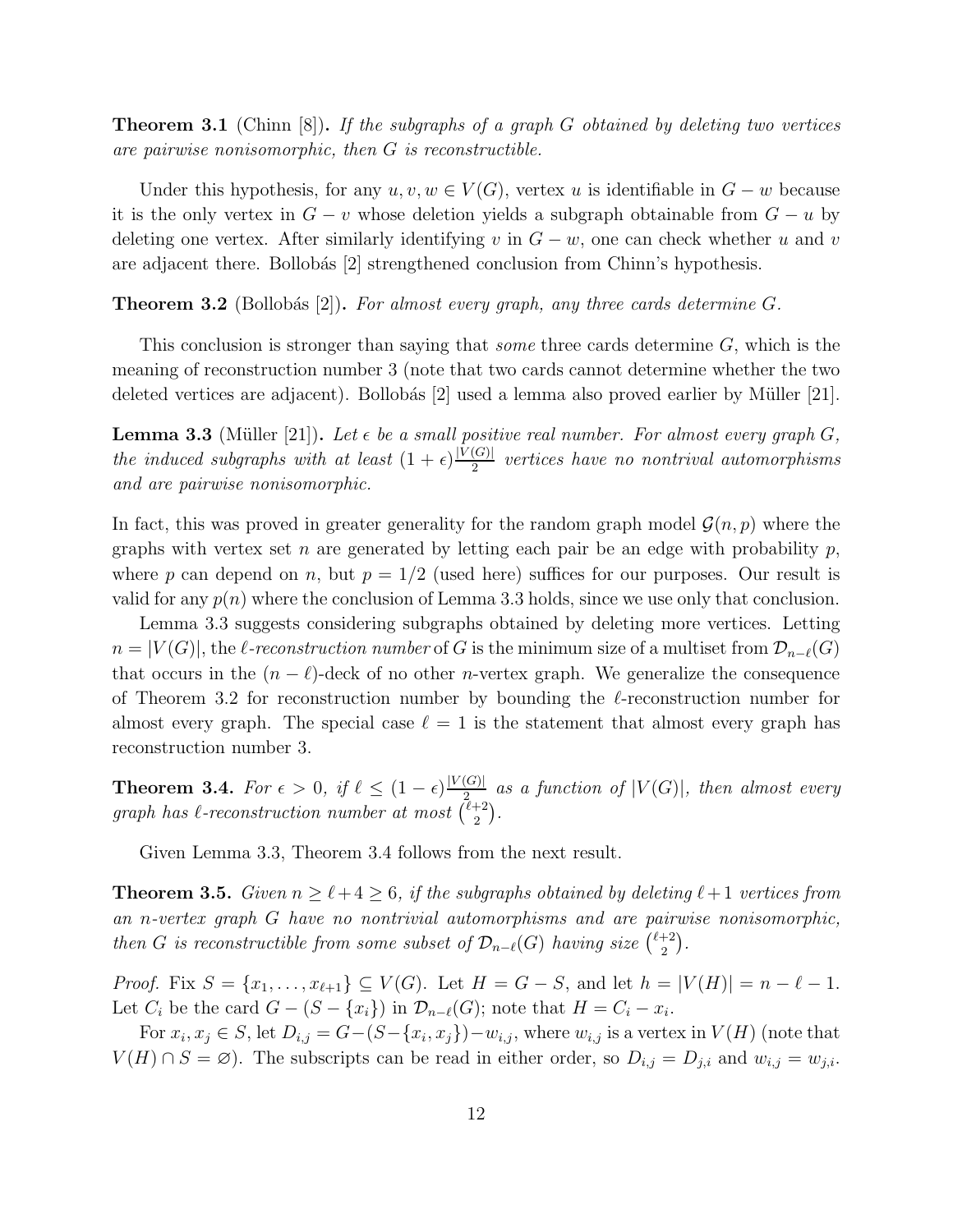The deleted vertices are chosen so that for fixed i, the vertex  $w_{i,j}$  is not the same for all j, which is possible since  $\ell \geq 2$  and  $h \geq 3$ . Let  $D = \{D_{i,j} : x_i, x_j \in S\}$  and  $C = \{C_i : x_i \in S\}$ .

Each graph in  $C \cup D$  has  $n - \ell$  vertices, and  $|C \cup D| = {\ell+2 \choose 2}$  $\binom{+2}{2}$ . We prove that G is reconstructible from  $C \cup D$ . In this discussion, "subgraph" means "induced subgraph"

The h-vertex subgraphs of G are nonisomorphic. Thus G has exactly one subgraph isomorphic to H. We first retrieve H from  $C \cup D$  by showing that H is the only h-vertex subgraph appearing in  $l + 1$  cards in  $C \cup D$ ; it appears in all  $l + 1$  cards of C. Let H' be an h-vertex subgraph of G. If  $|V(H') \cap S| \geq 3$ , then H' appears in no card in  $C \cup D$ . If  $V(H') \cap S = \{x_i, x_j\}$ , then H' appears only in the card  $D_{i,j}$ . If  $V(H') \cap S = \emptyset$ , then  $H' = H$ .

If  $V(H') \cap S = \{x_i\}$ , then H' appears in  $C_i$  and possibly in cards of the form  $D_{i,j}$  as  $D_{i,j} - x_j$ . Since  $D_{i,j} - x_j$  is the subgraph of G induced by  $V(H) \cup \{x_i\} - w_{i,j}$  and the subgraphs with  $h-1$  vertices are non-isomorphic, the  $\ell$  graphs of the form  $D_{i,j} - x_j$  cannot all equal H' when the vertices of the form  $w_{i,j}$  are not the same for fixed i and all j. Hence in this case  $H'$  appears in at most  $\ell$  cards in  $C \cup D$ .

Thus H is the unique h-vertex subgraph that appears in  $\ell + 1$  cards in  $C \cup D$ . This identifies H and C from  $C \cup D$ .

Having identified H and the  $\ell+1$  cards forming C, we also know  $x_i$  in  $C_i$ , and we know the names of all the vertices of H in  $C_i$  since H has no nontrivial automorphisms. Hence  $C_i$ also gives us the neighbors of  $x_i$  in  $G-S$ . It remains only to determine the edges within S.

We use  $D_{i,j}$  to check whether  $x_i$  and  $x_j$  are adjacent. For  $w \in V(H)$ , a card  $D' \in D$ contains both  $C_i - w$  and  $C_j - w$  (which have  $h - 1$  vertices) if and only if  $D' = D_{i,j}$  and  $w = w_{i,j}$ . Since the subgraphs with  $h-1$  vertices are distinct, this identifies  $D_{i,j}$ , and we can then use  $C_i - w$  and  $C_j - w$  to determine  $x_i$  and  $x_j$  within  $D_{i,j}$  and check whether they  $\Box$ are adjacent.

As in the result by Bollobás [2], many sets of  $\binom{l+2}{2}$  $\binom{+2}{2}$  cards in  $\mathcal{D}_{n-\ell}(G)$  suffice when the hypothesis of Theorem 3.5 holds. The set S can be any  $\ell+1$  vertices of G, and  $D_{i,j} \in D$  can be obtained by choosing any  $w_{i,j} \in V(G) - S$ , as long as we do not choose the same  $w_{i,j}$  for all j. We allow all h choices of  $w_{i,j}$  for  $1 \leq i < j \leq \ell$ . We choose  $w_{i,\ell+1}$  to ensure that the vertices of the form  $w_{i,j}$  are not the same for all j; hence there may only be  $h-1$  choices when  $i + 1 < j = \ell + 1$ , and perhaps only  $h - 2$  for  $w_{\ell, \ell+1}$ . For  $\ell > 1$ , the resulting lower bound on the number of sets of  $\binom{\ell+2}{2}$  $\binom{+2}{2}$  cards that determine G is asymptotic to  $\binom{n}{\ell+1} h^{\binom{\ell+1}{2}},$ where  $h = n - \ell - 1$ .

### 4 Graphs with Maximum Degree 2

From Manvel's theorem (Theorem 2.5), when  $k \geq 4$  we can recognize from the k-deck whether a graph has maximum degree 2. However, we will show that much larger cards are needed to guarantee determining whether a graph with maximum degree 2 is connected. In Problem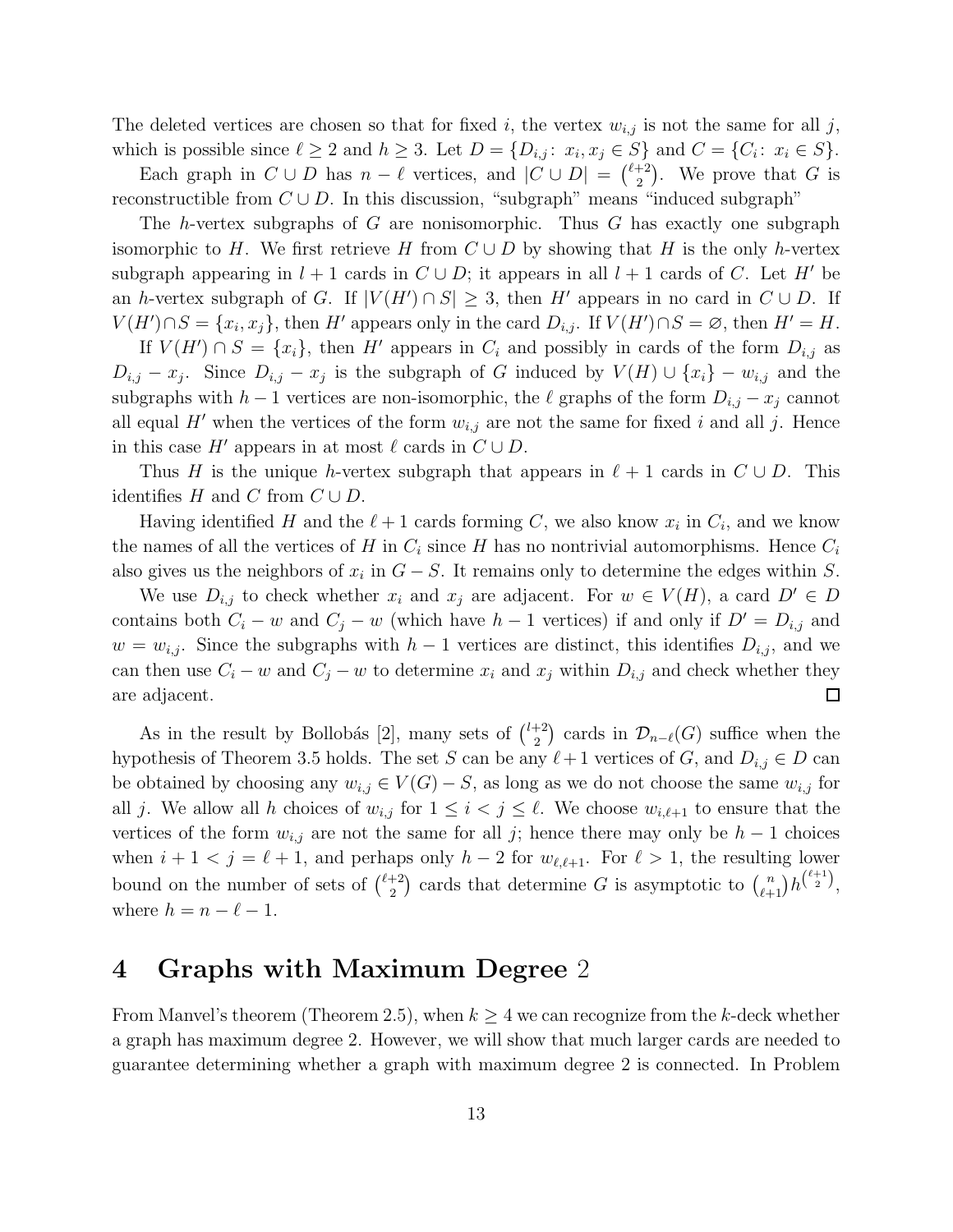11898 of the American Mathematical Monthly, Richard Stanley posed a question related to reconstructing 2-regular graphs from their k-decks.

**Problem 4.1** (Stanley [30]). Let n and k be integers, with  $n \geq k \geq 2$ . Let G be a graph with n vertices whose components are cycles of length greater than k. Let  $i_k(G)$  be the number of k-element independent sets of vertices of G. Show that  $i_k(G)$  depends only on k and n.

Let  $s(G, H)$  denote the number of induced subgraphs of G isomorphic to H. Stanley's problem asserts  $s(G, \overline{K}_k) = s(G', \overline{K}_k)$  for *n*-vertex 2-regular graphs G and G' whose components have length greater than k (here  $\overline{H}$  denotes the complement of H). Stanley's proposed solution of Problem 4.1 used generating functions. Our proof and its generalization for Theorem 4.2 are bijective.

Problem 4.1 considers only subgraphs with no edges. We prove the same conclusion for all subgraphs with k vertices. That is, n-vertex 2-regular graphs whose components have more than  $k$  vertices all have the same  $k$ -deck. Our technique of proof further generalizes to graphs with maximum degree 2.

**Theorem 4.2.** Let  $G$  and  $G'$  be graphs with maximum degree 2 having the same number of vertices and the same number of edges. If every component in each graph is a cycle with at least  $k + 1$  vertices or a path with at least  $k - 1$  vertices, then  $\mathcal{D}_k(G) = \mathcal{D}_k(G')$ .

Before we prove Theorem 4.2, some discussion is in order. First, the most important aspect of the theorem and the essence of the proof is what the theorem says for graphs with one or two components. In particular,

(4.1)  $\mathcal{D}_k(C_{q+r}) = \mathcal{D}_k(C_q + C_r)$  if  $q, r \geq k+1$ , (4.2)  $\mathcal{D}_k(P_{q+r}) = \mathcal{D}_k(C_q + P_r)$  if  $q \ge k+1$  and  $r \ge k-1$ , and (4.3)  $\mathcal{D}_k(P_{q-1} + P_r) = \mathcal{D}_k(P_q + P_{r-1})$  if  $q, r \geq k$ .

In this section, the focus of discussion is on the number of vertices in the cards rather than on the number of vertices deleted. Hence it is natural to let  $\rho'(G)$  be the least k such that  $\mathcal{D}_k(G)$  determines G. Note that  $\rho'(G) = |V(G)| - \rho(G)$ . Statements (4.1) and (4.2) above now yield the following result.

**Corollary 4.3.** For  $n \geq 3$ , the least k such that connectedness of an n-vertex graph G can always be determined from its k-deck is at least  $\lfloor n/2 \rfloor + 1$  (even when restricted to  $\Delta(G) = 2$ ). Furthermore,  $\rho'(P_n) = \lfloor n/2 \rfloor + 1$  and  $\rho'(C_n) = \lfloor n/2 \rfloor$  when  $n \ge 6$ .

*Proof.* By (4.2),  $\mathcal{D}_k(P_n) = \mathcal{D}_k(C_{\lceil n/2 \rceil+1} + P_{\lceil n/2 \rceil-1})$  when  $k \leq \lfloor n/2 \rfloor$ . This proves the claim about connectedness and also  $\rho'(P_n) \geq \lfloor n/2 \rfloor + 1$ .

Consider  $\mathcal{D}_k(P_n)$  with  $k = \lfloor n/2 \rfloor + 1$ . If  $n \geq 6$ , then  $k \geq 4$ , and by Theorem 2.5 we can reconstruct the degree list. The components of any reconstruction G are cycles except for one path. Since the k-deck has no cycle, the length of any cycle must exceed k. Since  $n \leq 2k-1$ ,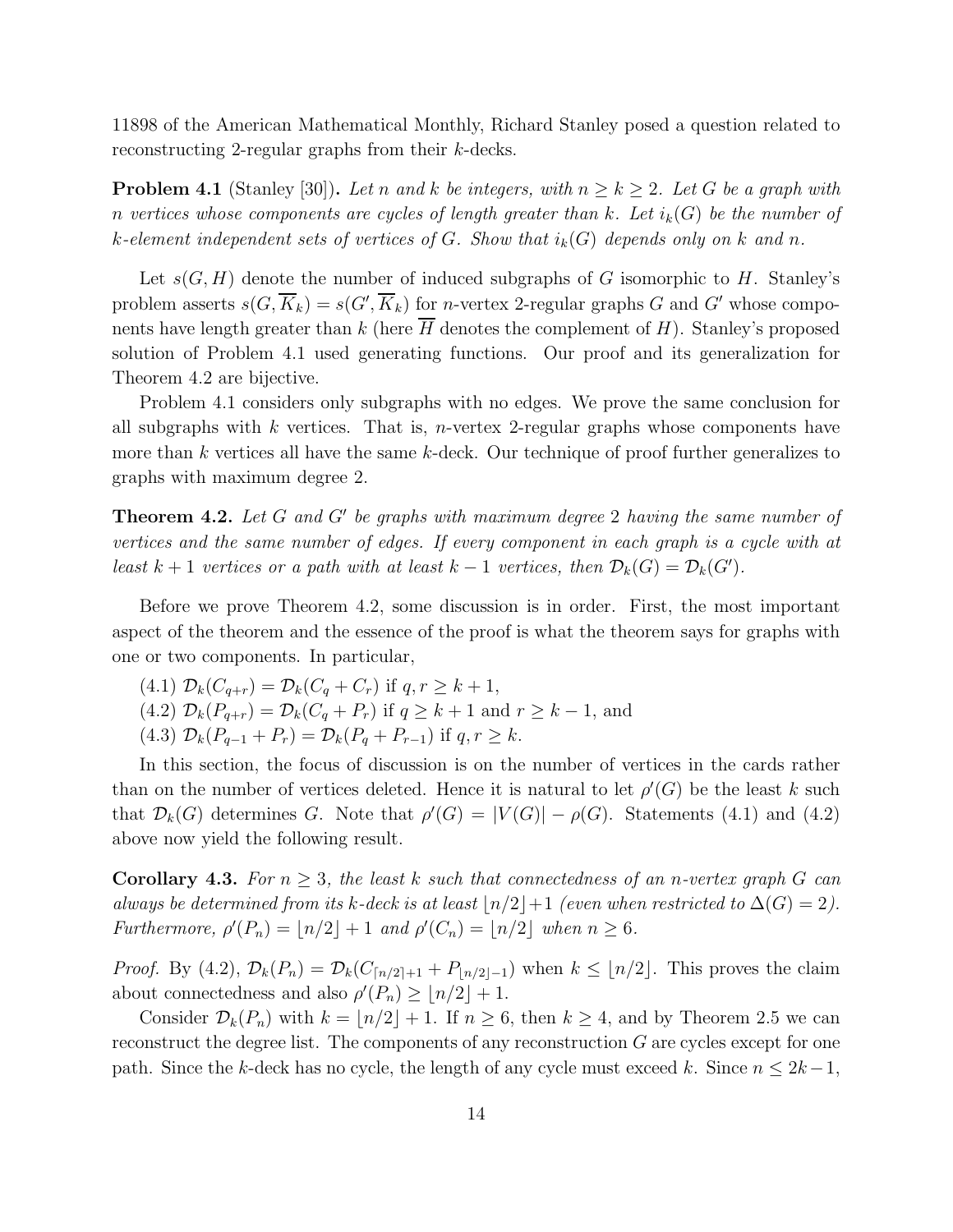there can only be one cycle, and the path component then has at most  $k - 2$  vertices. In  $\mathcal{D}_k(P_n)$ , there are  $n - k + 1$  copies of  $P_k$ . However, when  $l < k - 1$ , in  $\mathcal{D}_k(P_l + C_{n-l})$  there are  $n - l$  copies of  $P_k$ , which is larger than in  $P_n$ . Hence the deck differs from  $\mathcal{D}_k(P_n)$  unless  $G = P_n$ . This proves  $\rho'(P_n) = \lfloor n/2 \rfloor + 1$  for  $n \ge 6$ .

By (4.1),  $\mathcal{D}_k(C_n) = \mathcal{D}_k(C_{\lfloor n/2 \rfloor} + C_{\lfloor n/2 \rfloor})$  when  $k < \lfloor n/2 \rfloor$ , so  $\rho'(C_n) \geq \lfloor n/2 \rfloor$ . Suppose  $k = \lfloor n/2 \rfloor$ . If  $n \geq 8$ , then  $\lfloor n/2 \rfloor \geq 4$ , and by Theorem 2.5 we can reconstruct the degree list from  $\mathcal{D}_k(C_n)$ . Any 2-regular graph other than  $C_n$  has a cycle of length at most  $\lfloor n/2 \rfloor$ , and this can be seen in the  $\lfloor n/2 \rfloor$ -deck.

For  $n \in \{6, 7\}$ , let G be a reconstruction from  $\mathcal{D}_3(C_n)$ . We know  $|E(G)|$  from the 2-deck, and we know the number of incidences (edges in the line graph) from the 3-deck. This yields  $d(v)$  $\sum_{v\in V(G)}\binom{d(v)}{2}$  $\frac{v}{2}$ . Now it is a standard exercise by convexity of  $\binom{x}{2}$  $\binom{v}{2} = n = \sum_{v \in V(G)}$  $\binom{x}{2}$  that G is 2-regular. With  $n \leq 7$ , a cycle appears in the 3-deck if  $G \neq C_n$ . Thus  $\rho'(C_n) = \lfloor n/2 \rfloor$ .  $\Box$ 

As remarked after Theorem 2.1, the unique 5-vertex tree that is not a path or a star has the same 3-deck as the disconnected graph  $C_4 + P_1$ . There are also three pairs of 7vertex graphs that have the same 4-deck, but all six graphs are connected. This suggests the question that motivates Conjecture 2.2.

Question 4.4. For  $n \in \mathbb{N}$ , what is the least k such that for every n-vertex graph G, it can be determined from  $\mathcal{D}_k(G)$  whether G is connected? Does  $\lfloor n/2 \rfloor + 1$  suffice when  $n \geq 6$ ?

Sections 4.1 and 4.2 are devoted to the proof of Theorem 4.2, whose facts  $(4.1)$ – $(4.3)$ yield lower bounds on  $\rho'(G)$  whenever  $\Delta(G) = 2$ . In Section 4.3 we prove that these lower bounds are always sharp, showing how to reconstruct G from its  $\rho'(G)$ -deck in all cases.

A useful technical lemma implies that when two graphs have the same k-deck, taking the disjoint union of either with a third graph again yields two graphs with the same k-deck. This will allow us to change one or two components of a graph while keeping the rest of the graph unchanged. Note that  $G[X]$  denotes the subgraph of G induced by a vertex subset X.

**Lemma 4.5.** If G, G', and H are graphs, then  $\mathcal{D}_k(G) = \mathcal{D}_k(G')$  if and only if  $\mathcal{D}_k(G+H)$  $\mathcal{D}_k(G'+H).$ 

*Proof.* Necessity. For a graph F, let  $\mathcal{S}_k(F)$  denote the set of labeled induced subgraphs with at most k vertices. Given  $\mathcal{D}_k(G) = \mathcal{D}_k(G')$ , there is a bijection  $g: \mathcal{S}_k(G) \to \mathcal{S}_k(G')$  that pairs isomorphic subgraphs of G and G'. From g we define  $h: S_k(G+H) \to S_k(G'+H)$ . For a set  $U \subseteq V(G) \cup V(H)$  with  $|U| \leq k$ , let  $X = U \cap V(G)$  and  $Y = U \cap V(H)$ . Since  $|X|, |Y| \leq k$ , we can set  $h(U) = g(G[X]) + H[Y]$ . Since g is a bijection, h is a bijection, and  $G[X] + H[Y] \cong g(G[X]) + H[Y]$ . Thus  $\mathcal{D}_k(G+H) = \mathcal{D}_k(G'+H)$ .

Sufficiency. Assume  $\mathcal{D}_k(G + H) = \mathcal{D}_k(G' + H)$ . By Observation 1.4, we also have  $\mathcal{D}_j(G+H) = \mathcal{D}_j(G'+H)$  for  $j \leq k$ . Let X be a graph with k vertices and r components. We claim  $s(G, X) = s(G', X)$ , by induction on  $k + r$ . If  $r = 1$ , then  $s(G, X) =$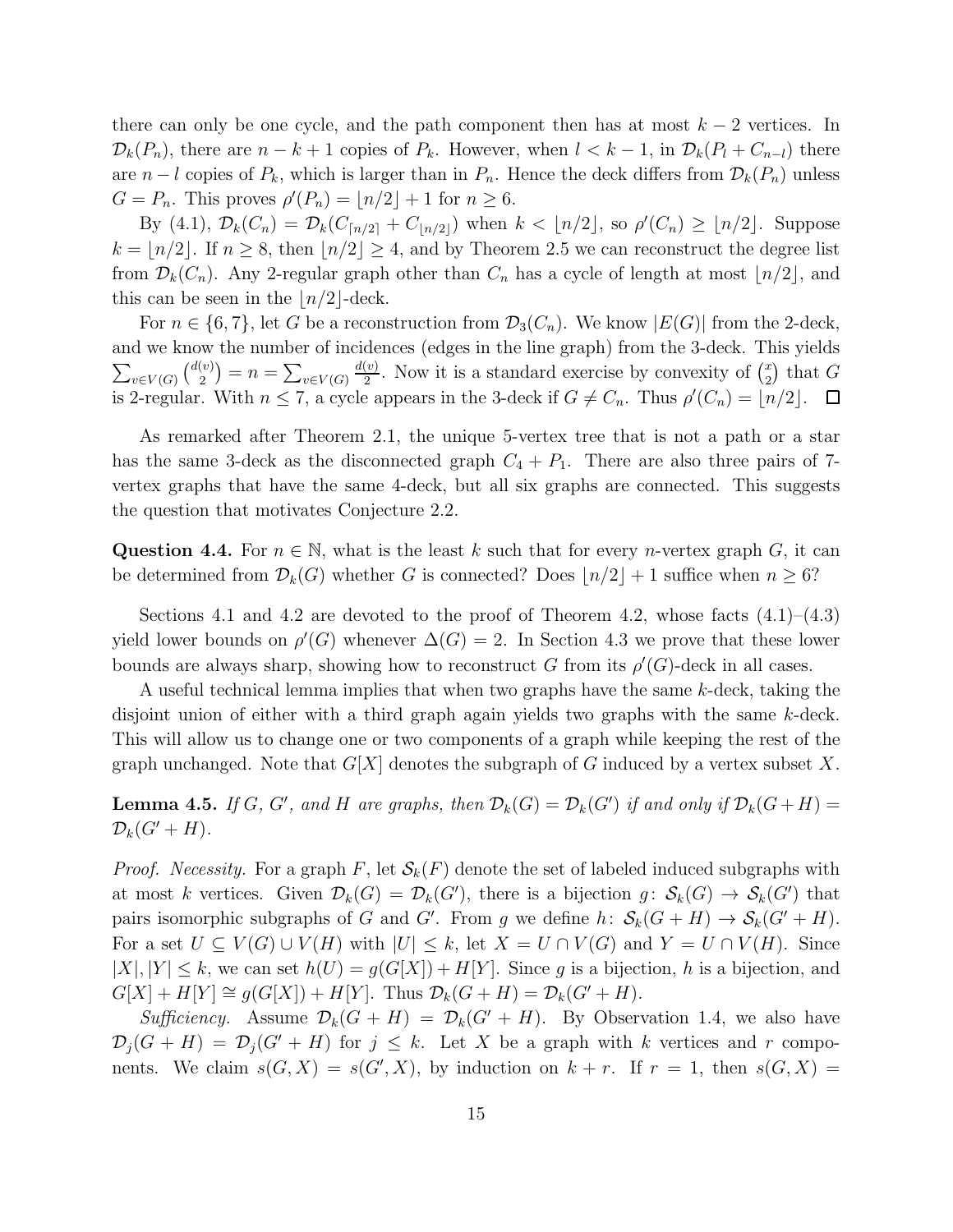$s(G+H, X) - s(H, X) = s(G'+H, X) - s(H, X) = s(G', X)$ . Let  $[r] = \{1, ..., r\}$ . For  $r > 1$ , let  $X_1, \ldots, X_r$  be the components of X. For  $T \subseteq [r]$ , let  $X_T$  denote the disjoint union of  $\{X_i: i \in T\}$ , and let  $T = [r] - T$ . Using the induction hypothesis, we compute

$$
s(G, X) = s(G + H, X) - \sum_{\emptyset \neq T \subseteq [r]} s(H, X_T) s(G, X_{\overline{T}})
$$
  
=  $s(G' + H, X) - \sum_{\emptyset \neq T \subseteq [r]} s(H, X_T) s(G', X_{\overline{T}}) = s(G', X).$ 

Thus  $\mathcal{D}_k(G) = \mathcal{D}_k(G')$ .

We will use this lemma in both directions. In one direction, it tells us that any lower bound on  $\rho'(G)$  is a lower bound on  $\rho'(G + H)$  and that  $(4.1)$ – $(4.3)$  imply Theorem 4.2. In the other, it tells us that when two graphs with the same k-deck have a common component, deleting the shared component leaves two smaller graphs with the same k-deck.

#### 4.1 Common k-Decks for Linear Forests

For graphs with maximum degree 2 in which every cycle has length larger than  $k$ , every  $k$ card is a linear forest, meaning a disjoint union of paths. We will first prove the equal-deck result (4.3) for pairs of paths (Theorem 4.8); we then use this to prove (4.2) (Lemma 4.10) and (4.1) (Theorem 4.12).

**Definition 4.6.** For distinct positive integers  $\ell_1, \ldots, \ell_p$ , let m denote  $m_1, \ldots, m_p$ , and let  $L^m$  denote the linear forest  $\sum m_i P_{\ell_i}$  having  $m_i$  components isomorphic to  $P_{\ell_i}$  for  $1 \leq i \leq p$ . Let  $L_i^m$  denote the linear forest obtained from  $L^m$  by deleting a component isomorphic to  $P_{\ell_i}$ , and let  $L_{i,j}^m$  denote the result of deleting components isomorphic to  $P_{\ell_i}$  and  $P_{\ell_j}$  (we allow  $i = j$  when  $m_i \geq 2$ ). Again  $s(G, H)$  is the number of induced subgraphs of G isomorphic to H. For  $w \in V(G)$ , let  $s'(G, H, w)$  be the number of induced subgraphs of G isomorphic to H in which  $w$  is used as an isolated vertex in  $H$ .

**Lemma 4.7.** Let  $L^m$  be a linear forest with k vertices, and let the vertices of  $P_n$  be  $w_1, \ldots, w_n$ in order. For all h such that  $k \leq h \leq n - k + 1$ , the quantity  $s'(P_n, L^m, w_h)$  has the same value, written  $s'(P_n, L^m)$ .

*Proof.* We use induction on k. When  $k = 1$ , there is exactly one copy of  $P_1$  containing any specified vertex. Note that  $s'(P_n, L^m, w_h) = 0$  unless  $L^m$  has an isolated vertex. Hence we may assume  $k \geq 2$  and that  $L^m$  has at least two components.

We compare  $s'(P_n, L^m, w_h)$  with  $s'(C_n, L^m, w_h)$ , where  $C_n$  is obtained by adding the edge  $w_n w_1$ . The quantity  $s'(C_n, L^m, w_h)$  omits copies of  $L^m$  in  $P_n$  in which some path starts with  $w_1$  and another ends with  $w_n$ ; let there be A such copies. On the other hand,  $s'(C_n, L^m, w_h)$ 

 $\Box$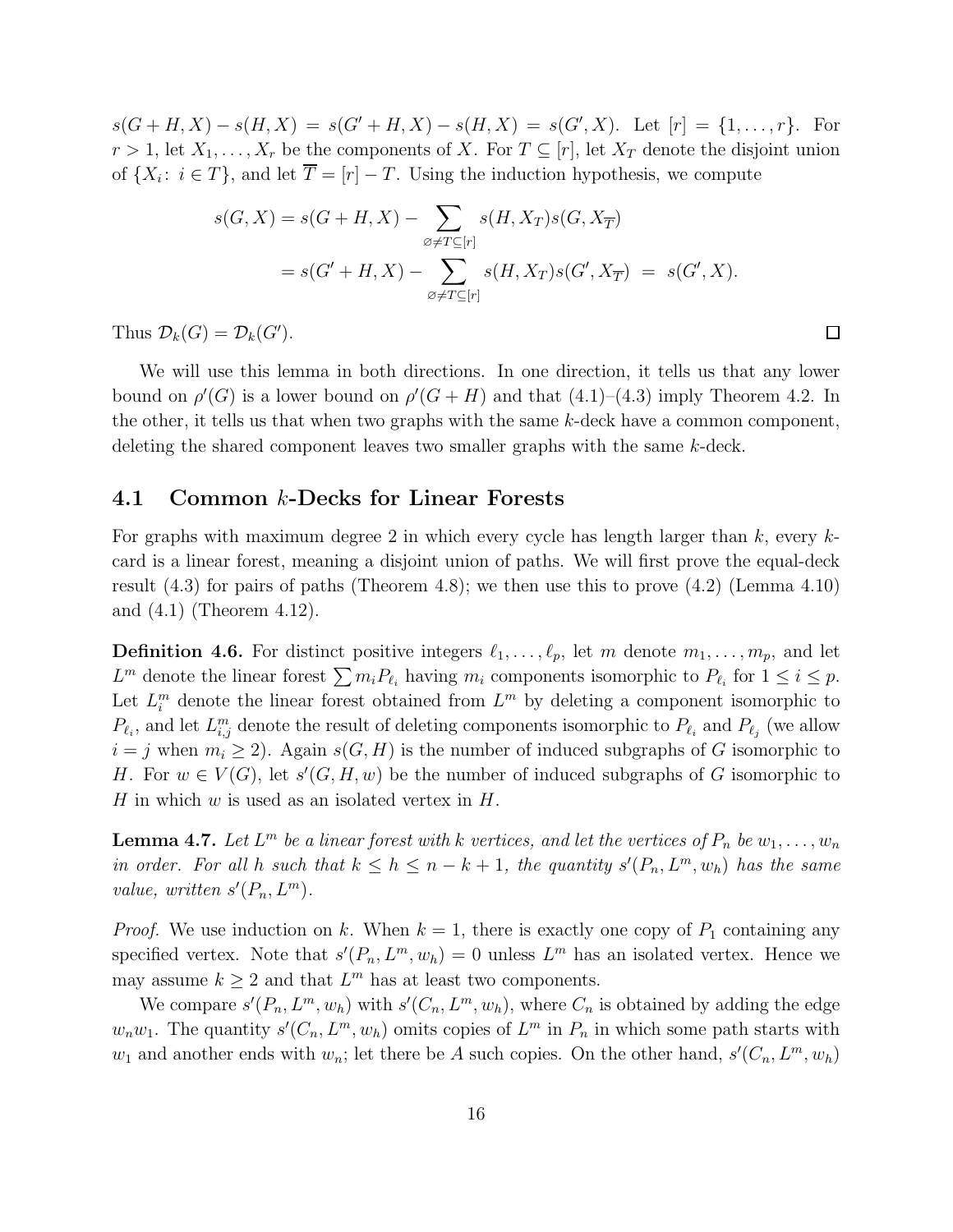counts unwanted subgraphs using the edge  $w_n w_1$ ; let there be B of these. Before computing A and B, note that symmetry yields  $s'(C_n, L^m, w_h) = s'(C_n, L^m)$ , independent of h, so

$$
s'(P_n, L^m, w_h) = s'(C_n, L^m) + A - B,
$$

Note that  $w_h$  is far enough from the ends of  $P_n$  that  $w_h$  will not be touched by  $P_{\ell_i}$ containing  $w_1$  or  $P_{\ell_j}$  containing  $w_n$  plus one more vertex at each end to separate components of  $L^m$ . Thus  $A = \sum_{i,j} s'(P_{n-(\ell_i+\ell_j+2)}, L^m_{i,j}, w_h)$ . The sum allows  $i = j$  when  $m_i \geq 2$ , and the set  $\{i, j\}$  yields two terms when  $i \neq j$ .

To compute B, note that in  $C_n$  the edge  $w_nw_1$  may occupy any of  $\ell_i-1$  positions within a copy of  $P_{\ell_i}$ , and  $w_h$  belongs to no such copy, even when augmented by an extra vertex at each end. Thus  $B = \sum_i (\ell_i - 1)s'(P_{n-(\ell_i+2)}, L_i^m, w_h)$ . Implicitly this is a double-sum, where the inner sum is over the  $\ell_i - 1$  positions of the path containing  $w_n w_1$ ; it will follow inductively that the summand in the inner sum is constant.

To obtain independence of h for the terms in A and  $B$ , we check the conditions in the statement of the induction hypothesis. For terms in A, the values n and k are replaced by  $n'$ and k', where  $n' = n - (\ell_i + \ell_j + 2)$  and  $k' = k - (\ell_i + \ell_j)$ . Since  $P_{\ell_i}$  contains  $w_1$ , deleting  $P_{\ell_i}$ and the neighboring vertex from the beginning of  $P_n$  (and deleting  $P_{\ell_j}$  and the neighboring vertex from the end) leaves the vertex  $w_h$  with a new index h' in the shorter path  $P_{n'}$ ; we obtain  $h' = h - \ell_i - 1$ . Since  $h \ge k$  and  $\ell_j \ge 1$ , we have  $h' = h - \ell_i - 1 \ge k - (\ell_i + \ell_j) = k'$ . Similarly, since  $h \leq n - k + 1$  and  $\ell_i \geq 1$ ,

$$
h' = h - \ell_i - 1 \le n - k - 1 = n - (\ell_i + \ell_j + 2) - (k - (\ell_i + \ell_j)) + 1 = n' - k' + 1.
$$

For terms involving  $\ell_i$  in B, the values n and k are replaced by n' and k', where  $n' =$  $n-(\ell_i+2)$  and  $k'=k-\ell_i$ . For the new index h' of  $w_h$ , we lose at least two and at most  $\ell_i$ vertices from each end of the path. Thus  $h' \geq h - \ell_i \geq k - \ell_i = k'$  and

$$
h' \le h - 2 \le n - k - 1 = (n - \ell_i - 2) - (k - \ell_i) + 1 = n' - k' + 1.
$$

By the induction hypothesis, in all cases the new index is within the range needed to make the contributions independent of the index. Hence  $s'(P_n, L^m, w_h)$  is independent of h in the specified range.  $\Box$ 

Lemma 4.7 enables us to prove the special case of Theorem 4.2 for pairs of paths.

**Theorem 4.8.** If  $L^m$  is any linear forest with k vertices, and  $q, r \geq k$ , then  $s(P_{q-1} + P_r, L^m) = s(P_q + P_{r-1}, L^m)$ . Hence also  $\mathcal{D}_k(P_{q-1} + P_r) = \mathcal{D}_k(P_q + P_{r-1})$ .

*Proof.* Consider  $P_{q+r+2}$  with  $V(P_{q+r+2}) = \{w_1, \ldots, w_{q+r+2}\}\.$  Deleting  $\{w_q, w_{q+1}, w_{q+2}\}\,$  yields  $P_{q-1} + P_r$ , while deleting  $\{w_{q+1}, w_{q+2}, w_{q+3}\}$  yields  $P_q + P_{r-1}$ . Thus  $s(P_{q-1} + P_r, L^m)$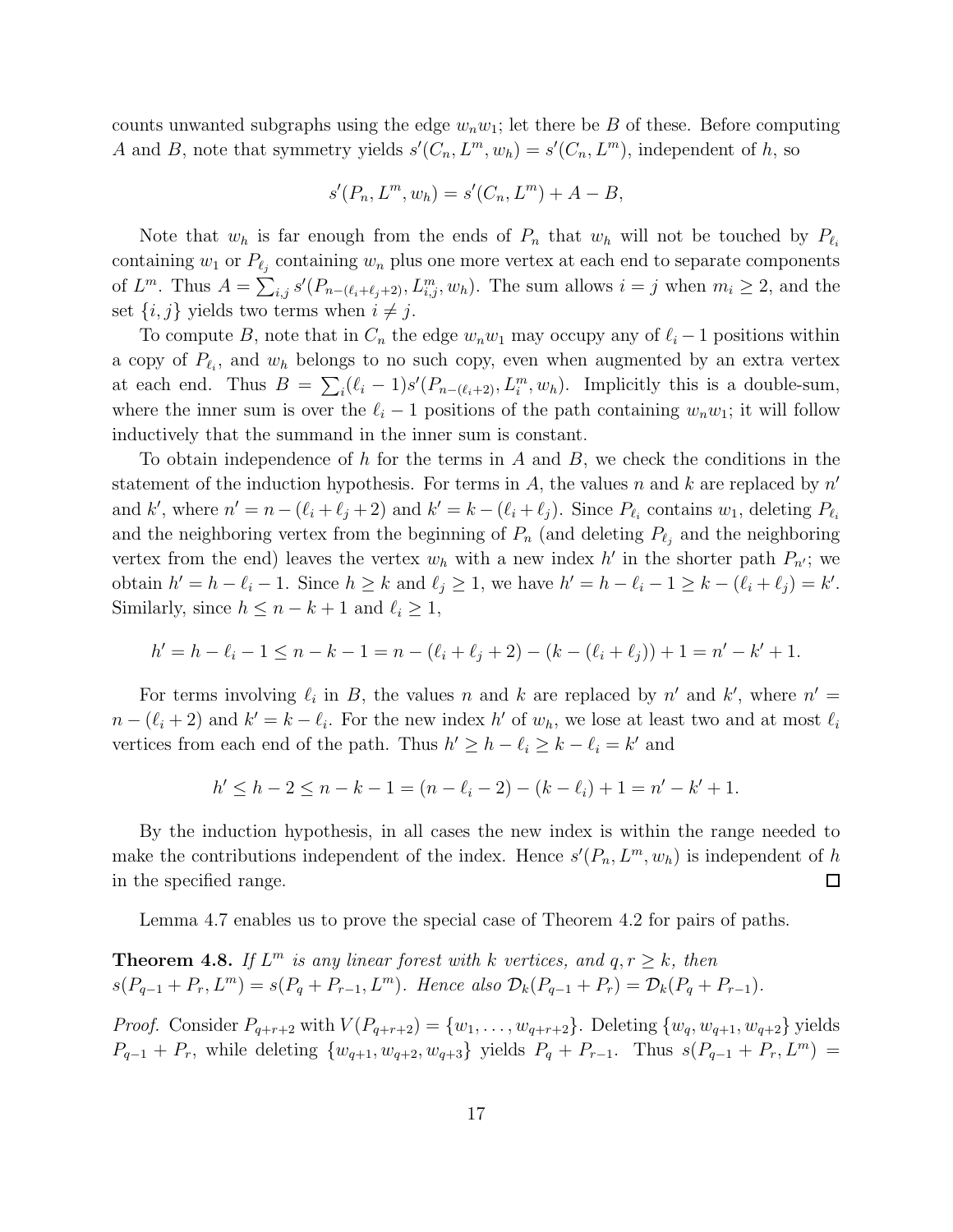$s'(P_{q+r+2}, L^m+P_1, w_{q+1}),$  while  $s(P_q+P_{r-1}, L^m)=s'(P_{q+r+2}, L^m+P_1, w_{q+2}).$  Letting  $n=$  $|V(P_{q+r+2})| = q + r + 2$ , from  $q, r \geq k$  we conclude

$$
|V(L^m + P_1))| = k + 1 \le q + 1 < q + 2 = n - r \le n - k = n - |V(L^m + P_1))| + 1.
$$

Now  $s'(P_{q+r+2}, L^m+P_1, w_{q+1}) = s'(P_{q+r+2}, L^m+P_1, w_{q+2})$  by Lemma 4.7, which suffices. 口

**Corollary 4.9.** If G and G' are linear forests with the same number of vertices and the same number of edges whose components have at least  $k-1$  vertices, then  $\mathcal{D}_k(G) = \mathcal{D}_k(G')$ .

Proof. Fixing the numbers of vertices and edges fixes the number of components. By keeping all but two components fixed and applying Lemma 4.5, Theorem 4.8 allows iteratively shifting a vertex from one component to another to turn  $G$  into  $G'$  without changing the k-deck.  $\Box$ 

### 4.2 Common k-Decks for Maximum Degree 2

In order to extend the results to allow cycles, note that deleting any vertex of a cycle leaves the same path. Again the problem reduces to working with just two components.

**Lemma 4.10.** Let  $L^m$  be a linear forest with k vertices. If  $q \geq k+1$  and  $r \geq k-1$ , then  $s(P_{q+r}, L^m) = s(C_q + P_r, L^m)$ . Hence also  $\mathcal{D}_k(P_{q+r}) = \mathcal{D}_k(C_q + P_r)$ .

*Proof.* Let  $u_1, \ldots, u_{q+r}$  be the vertices of  $P_{q+r}$  in order. Consider an induced copy of  $L^m$ . Either  $u_q$  is not used, or it appears in a path of some length  $\ell_i$ . In the latter case let t be the number of vertices starting with  $u_q$  that lie in the copy of  $P_{\ell_i}$ . Since  $\ell_i \leq k$ , the hypotheses on q and r allow t to run from 1 to  $\ell_i$ . In the notation of Definition 4.6, these possibilities yield

$$
s(P_{q+r}, L^m) = s(P_{q-1} + P_r, L^m) + \sum_{i=1}^p \sum_{t=1}^{\ell_i} s(P_{q-(\ell_i-t)-2} + P_{r-t}, L_i^m).
$$

Now consider a vertex x on  $C_q$  in  $C_q + P_r$ . By symmetry, the choice of x does not matter. As above, in a copy of  $L^m$  the vertex x may be omitted or appear in a copy of  $P_{\ell_i}$  for some *i*. The position of x in its copy of  $P_{\ell_i}$  also does not matter, since deleting  $V(P_{\ell_i})$  and two additional unused vertices always leaves  $P_{q-\ell_i-2}$ . Thus

$$
s(C_q + P_r, L^m) = s(P_{q-1} + P_r, L^m) + \sum_{i=1}^p \ell_i s(P_{q-\ell_i-2} + P_r, L_i^m).
$$

It suffices to prove that the right sides of these two equations are equal. The first term is identical. It remains to show  $s(P_{q-\ell_i-2}+P_r,L_i^m)=s(P_{q-(\ell_i-t)-2}+P_{r-t},L_i^m)$  for  $1\leq i\leq p$ and  $1 \leq t \leq \ell_i$ . In each case, adding three vertices connects the two host paths to form  $P_n$ with  $n = q + r + 1 - \ell_i$ , and the specified values equal  $s'(P_n, L_i^m + P_1, w_h)$  for appropriate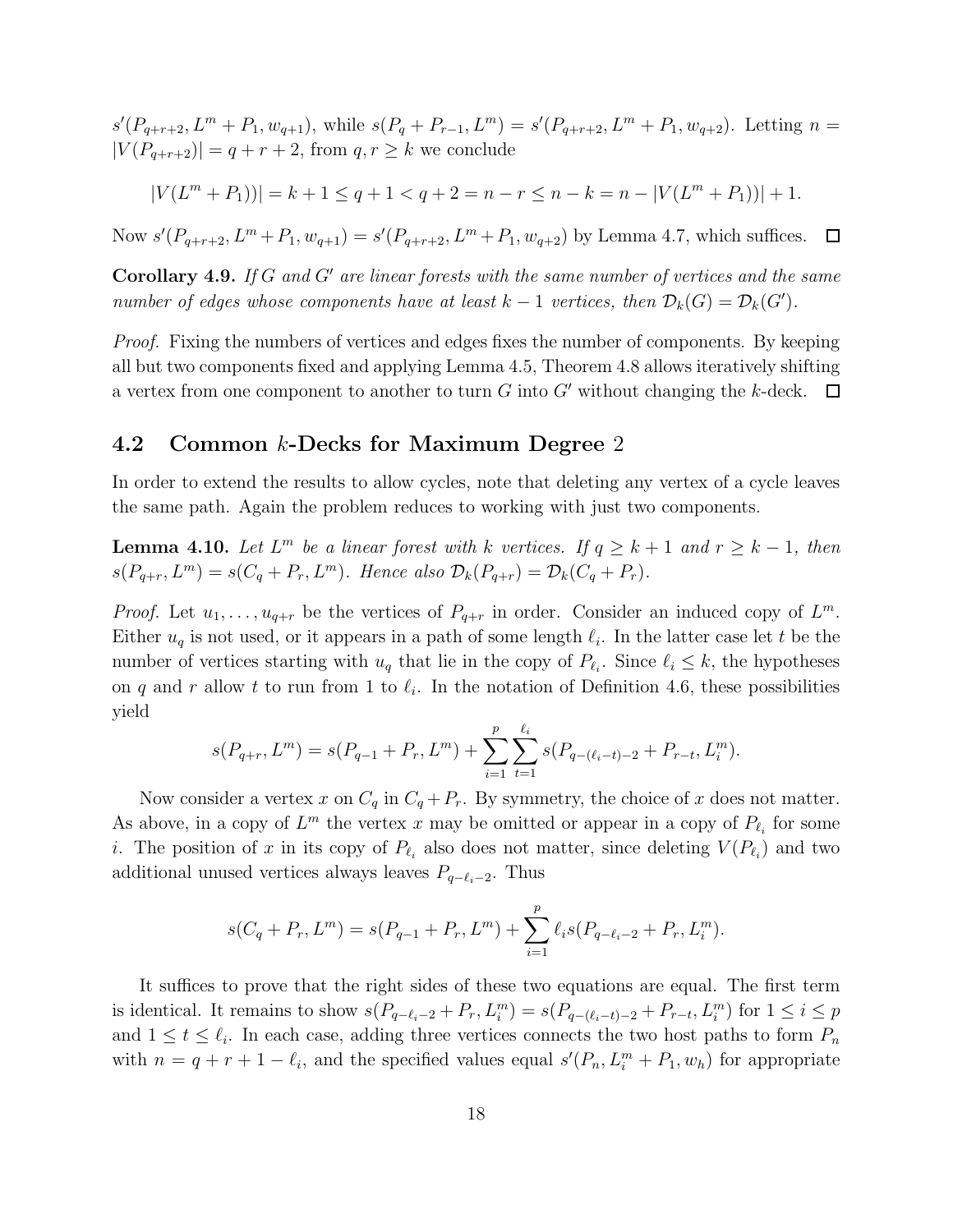h, namely  $h = q - l_i$  or  $h = q - l_i + t$ . Let  $k' = |V(L_i^m + P_1)| = k - l_i + 1$ . By Lemma 4.7,  $s'(P_n, L_i^m + P_1, w_h)$  does not depend on h when  $k' \leq h \leq n - k' + 1$ , which is equivalent to  $k - \ell_i + 1 \leq h \leq q + r - k + 1$ . In the cases of interest, the lowest value taken by h is  $q - \ell_i$ , and the highest is q (when  $t = \ell_i$ ). Since  $q \geq k+1$  and  $r \geq k-1$ , the desired inequalities hold (and we cannot weaken the hypotheses).  $\Box$ 

**Corollary 4.11.** Let  $G$  and  $G'$  be non-regular graphs with maximum degree 2, equal numbers of vertices, and equal numbers of edges. If all cycles in G and G' have at least  $k+1$  vertices and all path components have at least  $k-1$  vertices, then  $\mathcal{D}_k(G) = \mathcal{D}_k(G')$ .

*Proof.* Since G and G' are not regular, each has at least one path component. Using Lemma 4.10 to absorb cycles into paths, each has the same k-deck as some linear forest with at least  $k-1$  vertices in each component. By Corollary 4.9, the resulting linear forests H and  $H'$  have the same k-deck.  $\Box$ 

Our original motivation for Theorem 4.2 was 2-regular graphs. The earlier cases now simplify the proof of this case.

**Theorem 4.12.** If  $L^m$  is a linear forest with k vertices, and  $q, r \geq k+1$ , then  $s(C_{q+r}, L^m)$  $s(C_q + C_r, L^m)$ , and hence  $\mathcal{D}_k(C_{q+r}) = \mathcal{D}_k(C_q + C_r)$ .

*Proof.* Choose  $x \in V(C_{q+r})$  and  $y \in V(C_r)$ . We consider the usage of x and y in induced copies of  $L^m$ . The specified vertex may be omitted or may occur in a copy of some path  $P_{\ell_i}$ . In the latter case, it may occur with any position in  $P_{\ell_i}$ , but the resulting number of subgraphs is the same for each position, since deleting any  $\ell_i$ -vertex path from a cycle leaves a path of the same length. We thus have the following two expansions.

$$
s(C_{q+r}, L^m) = s(P_{q+r-1}, L^m) + \sum_{i=1}^p \ell_i s(P_{q+r-\ell_i-2}, L_i^m)
$$
  

$$
s(C_q + C_r, L^m) = s(C_q + P_{r-1}, L^m) + \sum_{i=1}^p \ell_i s(C_q + P_{r-\ell_i-2}, L_i^m)
$$

It suffices to use Lemma 4.10 to show that corresponding terms on the right are equal. Equality of the first terms follows from  $q \geq k+1$  and  $r-1 \geq k-1$ , which hold by assumption. For the other case it suffices to have  $q \geq k-\ell_i+1$  and  $r-\ell_i-2 \geq k-\ell_i-1$ . The first inequality holds since  $q \geq k+1$ . The second simplifies to  $r \geq k+1$ , which holds by assumption.  $\Box$ 

**Corollary 4.13.** Any two n-vertex graphs whose components all are cycles with at least  $k+1$ vertices have identical k-decks.

Proof. Repeated application of Lemma 4.5 and Theorem 4.12 shows that any two such graphs have the same k-deck as  $C_n$ .  $\Box$ 

Corollaries 4.11 and 4.13 together complete the proof of Theorem 4.2.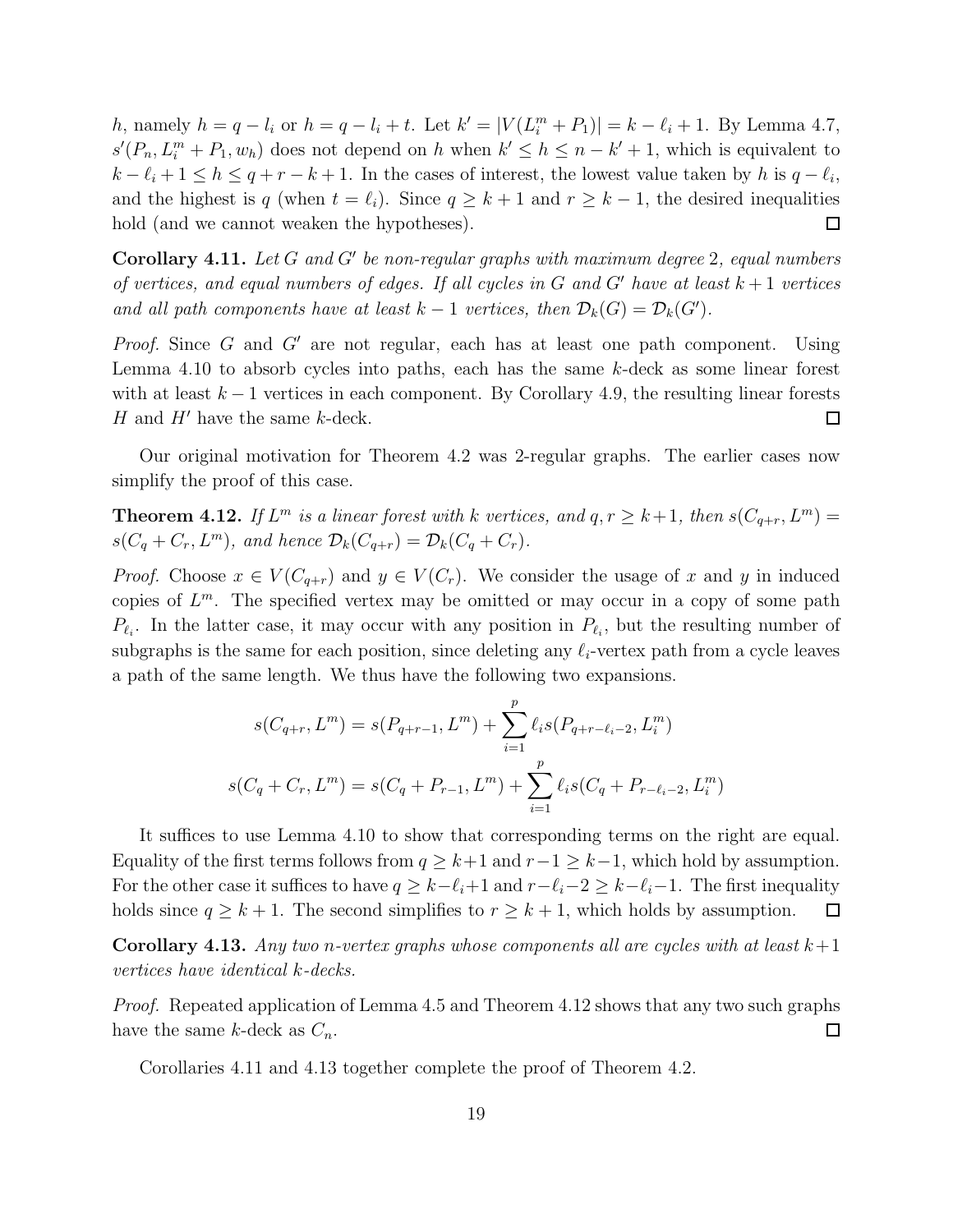#### 4.3 ρ  $\mathcal{O}'(G)$  for Graphs with Maximum Degree 2

We first reduce k-deck reconstruction to the problem of finding all components with more than k vertices.

**Lemma 4.14.** If all the components with more than  $k$  vertices in a graph  $G$  can be determined from  $\mathcal{D}_k(G)$ , then G is k-deck reconstructible.

*Proof.* It suffices to show that all components of order  $k$  can be determined, since we already observed that  $\mathcal{D}_k(G)$  determines  $\mathcal{D}_{k-1}(G)$ . We then iterate to find all smaller components.

Let  $H_1, \ldots, H_r$  be the components of G with more than k vertices. Let F be a component with exactly k vertices. The number of components of  $G$  isomorphic to  $F$  is obtained by subtracting  $\sum_{i=1}^r s(H_i, F)$  from the number of cards in  $\mathcal{D}_k(G)$  isomorphic to F.  $\Box$ 

**Definition 4.15.** Given a graph G, let  $t_k(G)$  denote the number of components of G that are paths with at least  $k - 1$  vertices.

We show first that  $t_k(G)$  is reconstructible from  $\mathcal{D}_k(G)$  when  $\Delta(G) = 2$ . We then show that when  $t_k(G)$  is small and  $\Delta(G) = 2$  we can reconstruct the components of G with more than  $k$  vertices; hence  $G$  is  $k$ -deck reconstructible.

**Lemma 4.16.** If  $\Delta(G) = 2$ , then the quantities  $s(G, P_k)$ ,  $s(G, C_k)$ ,  $s(G, P_{k-1})$ , and  $t_k(G)$ are determined by  $\mathcal{D}_k(G)$ .

*Proof.* The quantities  $s(G, P_k)$  and  $s(G, C_k)$  just count cards that are paths or cycles, respectively. With  $n = |V(G)|$ , each induced  $(k-1)$ -vertex path in G occurs in exactly  $n - k + 1$ cards, by adding one vertex. Thus  $s(G, P_{k-1}) = \frac{\sum_{Q \in \mathcal{D}_k(G)} s(Q, P_{k-1})}{n-k+1}$ .

To determine  $t_k(G)$ , we show  $t_k(G) = s(G, P_{k-1}) - s(G, P_k) - ks(G, C_k)$ . Each path component with at least  $k-1$  vertices contributes exactly 1 to  $s(G, P_{k-1}) - s(G, P_k)$ . Each m-cycle with  $m > k$  contributes m to both  $s(G, P_{k-1})$  and  $s(G, P_k)$ . Each k-cycle contributes k to both  $s(G, P_{k-1})$  and  $ks(G, C_k)$ . No smaller component contributes to either side. Hence each component contributes the same amount to each side.  $\Box$ 

We will see that  $t_k(G) \geq 2$  requires k being smaller than the threshold we prove suffices for k-deck reconstructibility. When  $t_k(G) < 2$ , we will apply the following lemma.

**Lemma 4.17.** Let G be a graph with maximum degree 2. If  $t_k(G) = 0$  and  $0 < s(G, P_k) \le$  $2k + 1$ , then G has exactly one component with more than k vertices, and it is a cycle with  $s(G, P_k)$  vertices. If  $t_k(G) = 1$  and  $0 \leq s(G, P_k) \leq k$ , then G has no cycle with more than k vertices, and its one path component with at least  $k-1$  vertices has  $s(G, P_k) + k - 1$  vertices.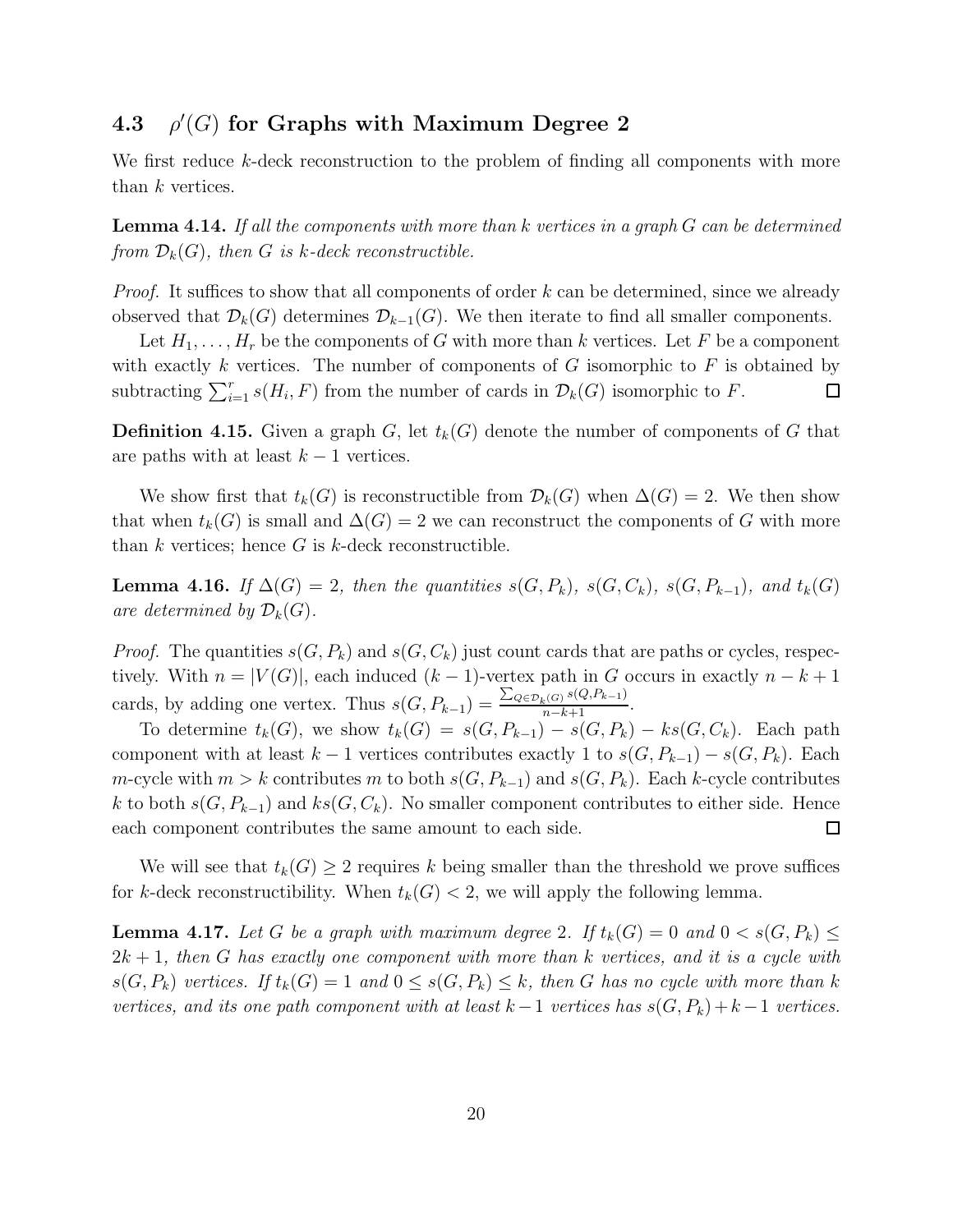*Proof.* If  $t_k(G) = 0$ , then every component with more than k vertices is a cycle, each contributing at least  $k + 1$  toward  $s(G, P_k)$ . With  $s(G, P_k) \leq 2k + 1$ , there is at most one such cycle. With  $s(G, P_k) > 0$ , there is at least one.

If  $t_k(G) = 1$  and  $s(G, P_k) \leq k$ , then no component with more than k vertices is a cycle. Hence all copies of  $P_k$  come from the unique component that is a path with at least  $k-1$ vertices. The result now follows from  $s(P_m, P_k) = m - k + 1$  for  $m \geq k - 1$ .  $\Box$ 

In order to use the lemmas above to prove the upper bounds, we need to determine from  $\mathcal{D}_k(G)$  that G has maximum degree 2. When  $k \geq 4$ , this follows from Manvel's result (Theorem 2.5), but we will need it also sometimes when  $k = 3$ . We will consider the graphs in a particular family.

**Definition 4.18.** Let  $\mathcal F$  denote the family of graphs with maximum degree 2 whose components include at least one of the following: two components forming  $H+P_1$  where  $|V(H)| \geq 5$ , or two forming  $C_4 + P_1$ , or three forming  $P_4 + C_3 + P_1$ , or eight forming  $4C_3 + 4P_1$ .

**Lemma 4.19.** Let G be a graph with maximum degree 2. If G lies in the family  $\mathcal F$  of Definition 4.18, then there is an alternative reconstruction from  $\mathcal{D}_3(G)$  that has maximum degree 3. However, every reconstruction from  $\mathcal{D}_3(G)$  has maximum degree 2 in the following cases: G has no isolated vertices,  $G = P_4 + aP_1$  with  $a > 0$ , or  $G = aP_3 + bC_3 + cP_2 + dP_1$ with  $\min\{b, d\} \leq 3$  and  $a \leq 1$ .

*Proof.* We first exhibit the alternative reconstructions for  $G \in \mathcal{F}$ . Let  $Y_r$  be any tree with r vertices and three leaves. Note that  $\Delta(Y_r) = 3$ .

For  $m \geq 4$ , the graph  $C_m + P_1$  has the same 3-deck as  $Y_{m+1}$ . The 3-deck has no triangles, m copies of  $P_3$ , and  $m(m-3)$  copies of  $P_2 + P_1$ , with the other cards being  $3P_1$ .

For  $m \geq 5$ , the graph  $P_m + P_1$  has the same 3-deck as  $Y_{m-1} + P_2$ . The 3-deck has no triangles,  $m-2$  copies of  $P_3$ , and  $(m-2)^2+1$  copies of  $P_2+P_1$ ; the other cards are  $3P_1$ .

In addition,  $\mathcal{D}_3(P_4 + C_3 + P_1) = \mathcal{D}_3(K_{1,3}^+ + 2P_2)$ , where  $K_{1,3}^+$  arises from  $K_{1,3}$  by adding one edge (the 3-deck has one triangle, two copies of  $P_3$ , and 29 of  $P_2+P_1$ ). Also,  $\mathcal{D}_3(4C_3 + 4P_1)$  $= \mathcal{D}_3(K_4 + 6P_2)$  (the 3-deck has four triangles, no  $P_3$ , and 156 copies of  $P_2 + P_1$ ).

For graphs in  $\mathcal F$  with additional components, Lemma 4.5 applies.

Now suppose  $G \notin \mathcal{F}$ , with G having n vertices and m edges and  $\Delta(G) = 2$ . Given  $\mathcal{D}_3(G)$ , we know n from  $\mathcal{D}_1(G)$  and m from  $\mathcal{D}_2(G)$ . Also,  $\mathcal{D}_3(G)$  tells us the number I of incidences between edges, which equals  $\sum_{v \in V(H)} \binom{d_H(v)}{2}$  $I_2^{(v)}$  for any reconstruction H. With fixed degreesum 2m satisfying  $n \leq 2m \leq 2n$ , the value I is minimized and equals  $2m - n$  if and only if all degrees lie in  $\{1, 2\}$ . Thus if  $I = 2m-n$ , then we know the maximum degree (and degree list). Hence when G has no isolated vertices, we reconstruct  $\Delta(G)$ .

When  $G = P_4 + aP_1$ , every reconstruction H from  $\mathcal{D}_3(G)$  has three edges. Thus the non-isolated vertices of H induce  $P_4$ ,  $K_{1,3}$ ,  $C_3$ ,  $P_3 + P_2$ , or  $3P_2$ . Among these, only G has exactly two copies of  $P_3$  in its 3-deck.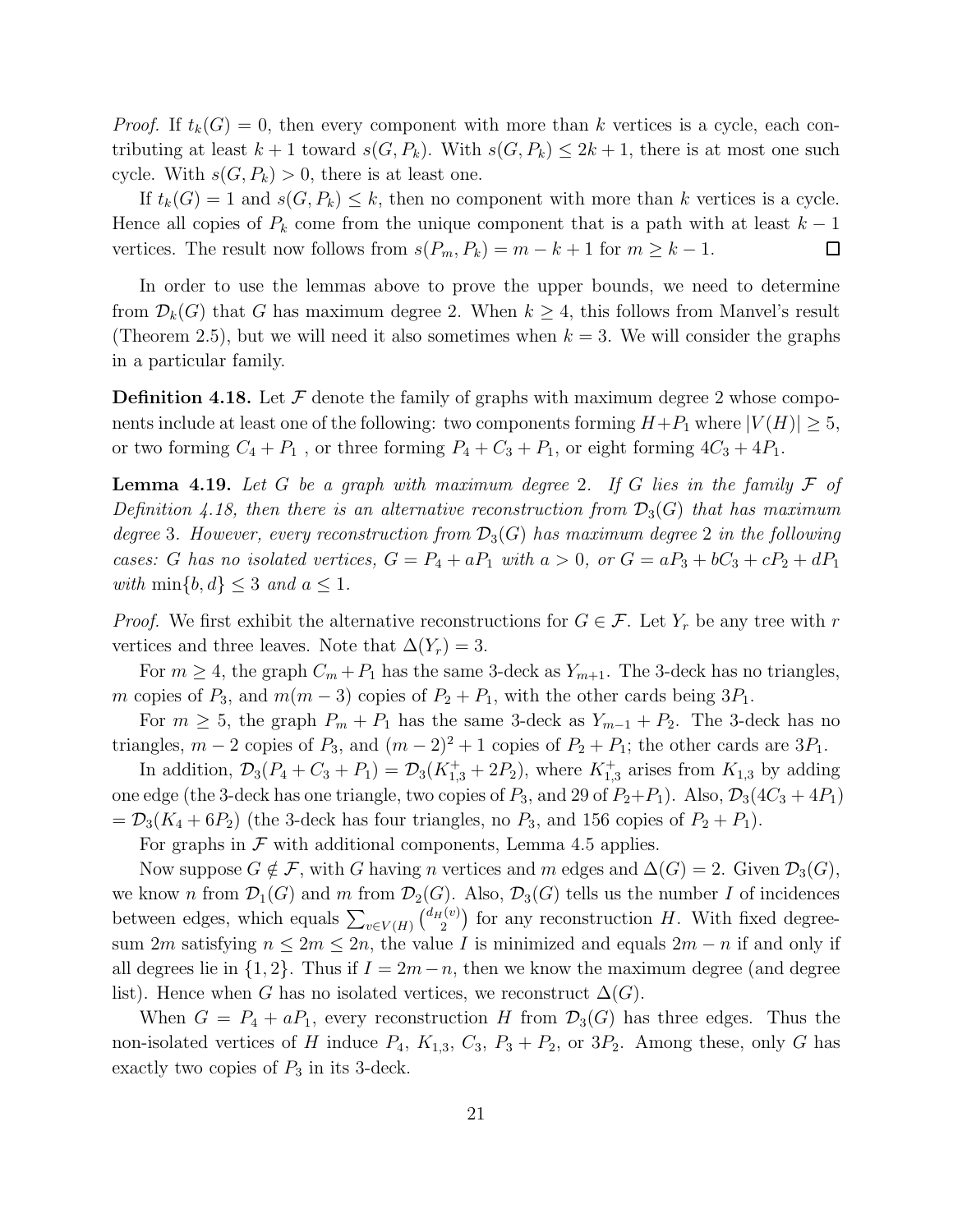It remains to consider  $G = aP_3 + bC_3 + cP_2 + dP_1$  with  $a \leq 1$ . If  $a = 1$ , then  $\mathcal{D}_3(G)$ has exactly one copy of  $P_3$ . This copy lies in one component of a reconstruction H, and the only connected graph with exactly one copy of  $P_3$  in its 3-deck is  $P_3$ . Hence H has  $P_3$  as one component. By Lemma 4.5, we therefore need only consider  $G = bC_3 + cP_2 + dP_1$ . Now let  $H$  be an alternative reconstruction from the 3-deck of a minimal such graph  $G$  having an alternative reconstruction. By Lemma 4.5,  $G$  and  $H$  have no common components.

Since  $P_3$  is not a 3-card, H is a disjoint union of complete graphs. When  $b > 0$ , the graph  $C_3$  is not a component of H. Hence b counts the triangles in the components of H with more than three vertices. In  $G$ , we have three edges per triangle. In  $H$  the components generating triangles have fewer than three edges per triangle. Hence  $H$  has isolated edges, and G does not. A copy of  $K_m$  in H with  $m > 3$  uses  $\binom{m}{2}$  edges to generate  $\binom{m}{3}$  triangles, which account for  $3\binom{m}{3}$  edges in G. Since G and H have the same number of edges, H has  $3\binom{m}{3} - \binom{m}{2}$  isolated edges associated with component isomorphic to  $K_m$ . Associated with each such component in H, we thus have  $m + 6\binom{m}{3} - 2\binom{m}{2}$  vertices in H and  $3\binom{m}{3}$  vertices in G. Since G and H have the same number of vertices, this requires at least  $3\binom{m}{3} - m(m-2)$ isolated vertices in G. If  $\Delta(H) \neq 2$ , then H has a component with  $m \geq 4$ , which requires that G has at least four isolated vertices and at least four components that are triangles, so  $\min\{b, d\} \geq 4.$ 

Finally, if  $G = cP_2 + dP_1$ , then G is reconstructible from  $\mathcal{D}_3(G)$  because  $\mathcal{D}_1(G)$  determines  $|V(G)|$ ,  $\mathcal{D}_2(G)$  determines  $|E(G)|$ , and  $\mathcal{D}_3(G)$  tells us that no two edges are incident.  $\Box$ 

These exceptions in Lemma 4.19 yield exceptions to the general formula we now define.

Definition 4.20. By "largest component", we mean a component with the largest number of vertices. Given a graph G with n vertices and maximum degree at most 2, let m and  $m'$ be the numbers of vertices in two largest components of G, with  $m \geq m'$  (possibly  $m' = 0$ ). Let  $\epsilon = 1$  if  $P_m$  is a component; otherwise  $\epsilon = 0$ . Let  $\epsilon' = 2$  if  $m' < m - 1$  and  $P_{m'}$  is a component, including the degenerate case where  $m' = 0$  and G is connected. Let  $\epsilon' = 1$  if  $m' = m - 1$  and  $P_{m'}$  is a component, if  $m' < m$  and  $P_{m'-1}$  but not  $P_{m'}$  is a component, or if  $m' = m$  and at least two components equal  $P_m$ . Otherwise, let  $\epsilon' = 0$ . Define

$$
k_G = \max\{|m/2| + \epsilon, m' + \epsilon'\}.
$$
<sup>(\*)</sup>

**Theorem 4.21.** For  $n \geq 2$ , let G be a graph with n vertices and maximum degree at most 2. Using notation  $m, m', \epsilon, \epsilon', k_G, \mathcal{F}$  as in Definitions 4.20-4.18, always  $\rho'(G) = k_G$ , except that  $\rho'(G) = 4$  when  $k_G = 3$  and  $G \in \mathcal{F}$ , and  $\rho'(C_4) = \rho'(C_5) = 3$ .

*Proof.* When  $n \geq 2$ , the graphs with maximum degree at most 2 that are determined by their numbers of vertices and edges are  $nK_1$ ,  $K_2 + (n-2)K_1$ ,  $P_3$ , and  $C_3$ . For these graphs,  $k_G$  and  $\rho'(G)$  both equal 2. Hence we may assume that  $n \geq 4$ , that G has at least two edges, and that  $\rho'(G) \geq 3$ . Note that  $\rho'(C_4) = \rho'(C_5) = 3$  although  $k_{C_4} = k_{C_5} = 2$ .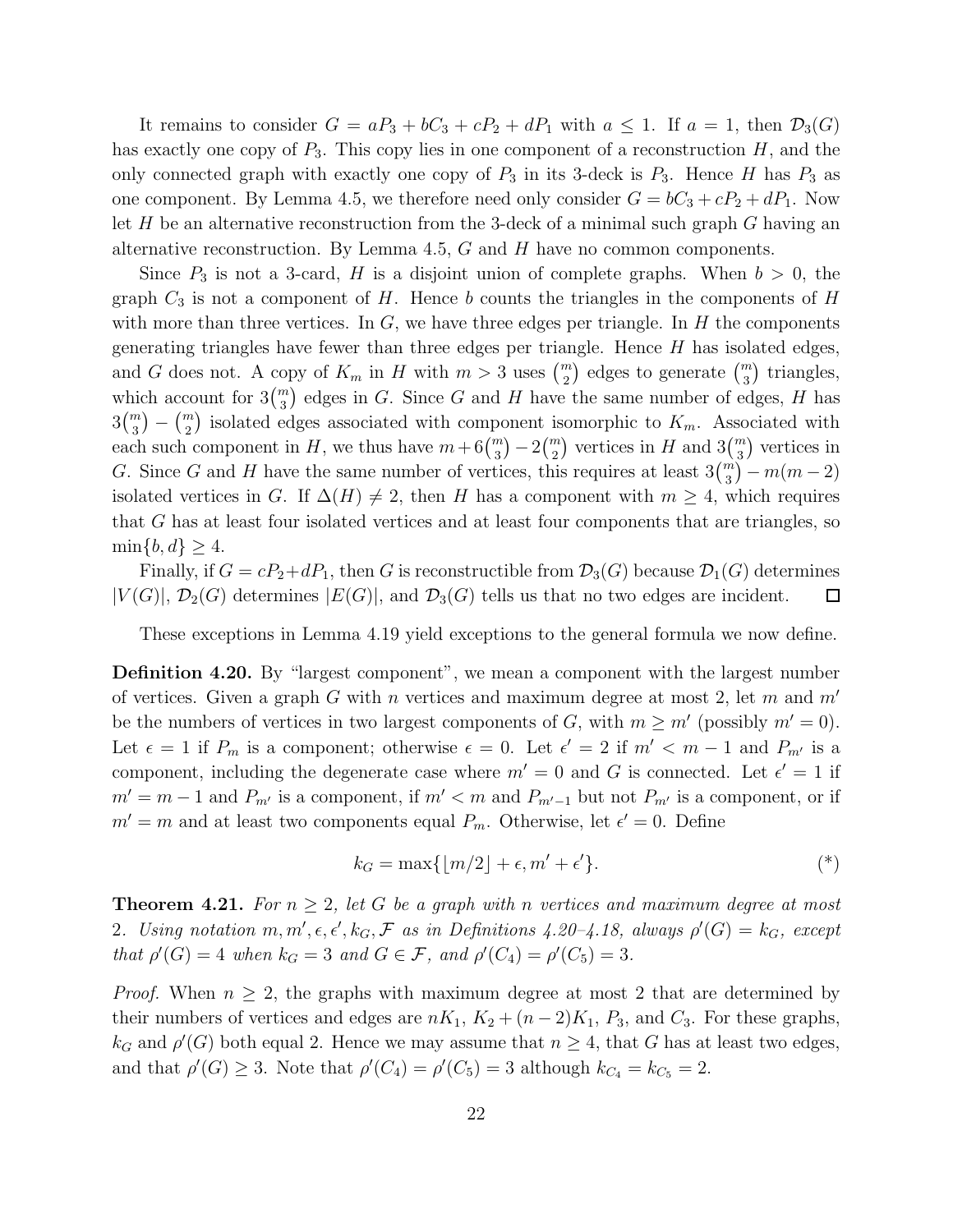Lower bounds. For  $k_G = 3$  and  $G \in \mathcal{F}$ , Lemma 4.19 shows  $\rho'(G) \geq 4$ . Thus it suffices to prove  $\rho'(G) \geq k_G$ . We use facts  $(4.1), (4.2), (4.3)$  listed after Theorem 4.2. When we provide another graph having the same k-deck, we obtain  $\rho'(G) > k$ . By Lemma 4.5, it suffices to do this for a graph consisting of one or two components of G.

We first show  $\rho'(G) \geq \lfloor m/2 \rfloor + \epsilon$ ; this holds when  $m \leq 5$  since  $\rho'(G) \geq 3$ , so we may assume  $m \geq 6$ . Since  $C_{\lfloor m/2 \rfloor}$  exists when  $m \geq 6$ ,

(4.1) yields 
$$
\mathcal{D}_k(C_m) = \mathcal{D}_k(C_{\lceil m/2 \rceil} + C_{\lfloor m/2 \rfloor})
$$
 when  $k < \lfloor m/2 \rfloor$ , and

(4.2) yields  $\mathcal{D}_k(P_m) = \mathcal{D}_k(C_{\lceil m/2 \rceil + 1} + P_{\lceil m/2 \rceil - 1})$  when  $k \leq \lfloor m/2 \rfloor$ .

If  $\epsilon = 0$ , then  $C_m$  is a component of G; if  $\epsilon = 1$ , then  $P_m$  is a component. Hence we obtain  $\rho'(G) \geq \lfloor m/2 \rfloor + \epsilon$  in both cases.

Next we show  $\rho'(G) \geq m' + \epsilon'$ . When  $m' = 0$  we have  $\epsilon' \leq 2$ , so the inequality holds. Hence we may assume  $m' > 0$ , with  $P_{m'}$  or  $C_{m'}$  being a component. We consider two cases to complete the proof of  $\rho'(G) \geq m' + \epsilon'$  and the lower bound.

Case 1:  $m' > 0$  and  $P_{m'}$  is a component. Recall that

(4.2) yields 
$$
\mathcal{D}_k(C_m + P_{m'}) = \mathcal{D}_k(P_{m+m'})
$$
 when  $k \le \min\{m-1, m'+1\}$ , and  
(4.3) yields  $\mathcal{D}_k(P_m + P_{m'}) = \mathcal{D}_k(P_{m-1} + P_{m'+1})$  when  $k \le \min\{m, m'+1\}$ .

Both observations are valid when  $k \leq \min\{m'+1, m-1\}$ . When  $m' < m-1$  we therefore obtain  $\rho'(G) \ge m' + 2 \ge m' + \epsilon'$ . Next consider  $m' = m$ . If two components equal  $P_m$ , then  $\epsilon' = 1$ , and the second observation with  $k = m$  gives  $\rho(G) \ge m + 1 = m' + \epsilon'$ . When  $m' = m$ and only one component equals  $P_m$ , then  $C_m$  is a component, we have  $\epsilon' = 0$ , and the first observation with  $k = m - 1$  gives  $\rho'(G) \ge m = m' + \epsilon'$ .

This leaves the case  $m' = m - 1$ , where  $\epsilon' = 1$ . We may assume  $m' \geq 3$ , since  $\rho'(G) \geq 3$ . If  $C_m$  is a component, then the first observation with  $k = m - 1$  gives  $\rho'(G) \ge m = m' + \epsilon'$ . If  $P_m$  is a component, then  $P_m + P_{m'} = P_{m-1} + P_{m'+1}$ . In this case, we use  $\mathcal{D}_k(P_m + P_{m'}) =$  $\mathcal{D}_k(P_{m+1}+P_{m'-1}),$  valid when  $k \leq m'$ . Thus  $\rho'(G) \geq m'+1 = m'+\epsilon'$ .

Case 2:  $m' > 0$  and  $P_{m'}$  is not a component. In this case  $C_{m'}$  is a component. Since  $P_{m'}$ is not a component, either  $\epsilon' = 1$  with  $m' < m$  and  $P_{m'-1}$  being a component, or  $\epsilon' = 0$ . In either case,  $C_m$  or  $P_m$  is a component. Now

(4.1) yields  $\mathcal{D}_k(C_m + C_{m'}) = \mathcal{D}_k(C_{m+m'})$  when  $k < m' \leq m$ , (4.2) yields  $\mathcal{D}_k(P_m + C_{m'}) = \mathcal{D}_k(P_{m+m'})$  when  $k < m' \leq m$ , (4.2) yields  $\mathcal{D}_k(C_m + P_{m'-1}) = \mathcal{D}_k(P_{m'+m-1})$  when  $k \leq m' < m$ , and (4.3) yields  $\mathcal{D}_k(P_m + P_{m'-1}) = \mathcal{D}_k(P_{m-1} + P_{m'})$  when  $k \leq m' < m$ .

In each situation listed, we conclude  $\rho'(G) \geq m'$ , which suffices whenever  $\epsilon' = 0$ . Since  $P_{m'}$ is not a component, the situation with  $\epsilon' = 1$  occurs only when  $m' < m$  and  $P_{m'-1}$  is a component, in which case the last two observations yield  $\rho'(G) \geq m' + 1 = m' + \epsilon'$  whether the largest component is  $C_m$  or  $P_m$ .

This completes the proof of the lower bound.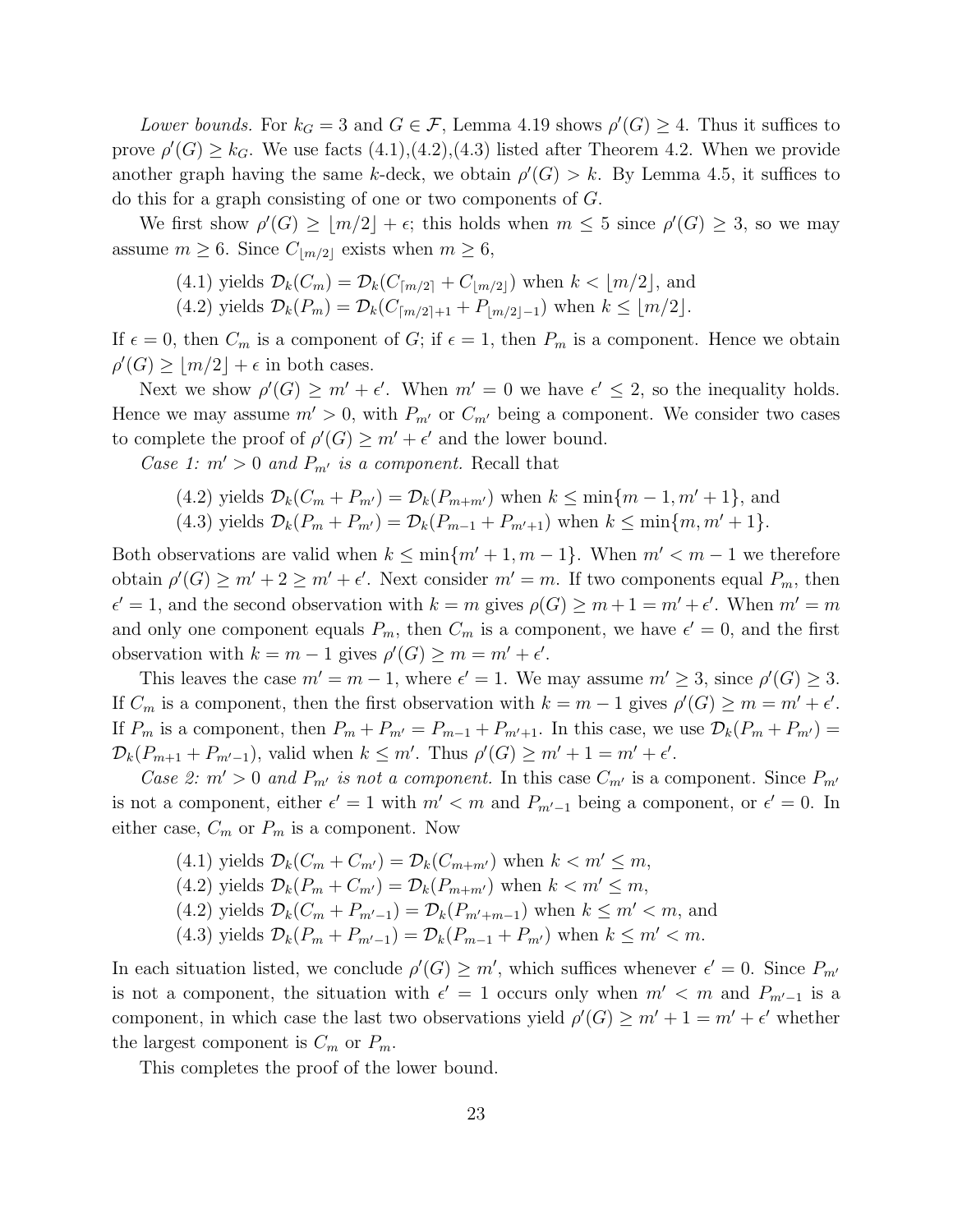Upper bounds. We have discussed the cases with  $|E(G)| \leq 1$  or  $n \leq 3$  or  $G \in \{C_4, C_5\}$ at the beginning of the proof. If  $|E(G)| \geq 2$  and  $\Delta(G) = 1$ , then at least two components of G equal  $P_m$ , and  $k_G = m' + \epsilon' = 3$ . In this case Manvel's result (Theorem 2.5) determines the degree list from  $\mathcal{D}_3(G)$ , which in turn determines G.

Otherwise  $\Delta(G) = 2$ , which yields  $m \geq 3$ . If  $k_G \leq 2$ , then a component with m vertices must lie in  $\{C_5, C_4, C_3, P_3\}$ . We have discussed the outcome when G equals one of these graphs. If G contains one of them and another component, then we claim  $k_G \geq 3$ . In particular, if  $C_{m'}$  is a component, then  $k_G \geq m' \geq 3$ . Otherwise,  $P_{m'}$  is a component, and  $k_G \geq m' + \epsilon'$ , where  $m' + \epsilon'$  is at least  $3 + 0$  if  $m' = m$ , at least  $2 + 1$  if  $m' = m - 1$ , and at least  $1 + 2$  if  $m' < m - 1$ .

Therefore, we may assume  $k_G \geq 3$ . If  $k_G = 3$  and  $G \in \mathcal{F}$ , then set  $k = 4$ . Otherwise, set  $k = k_G$ .

If  $G \notin \mathcal{F}$  and G does not have one of the three special forms in the last sentence of Lemma 4.19, then G must have an isolated vertex, and G cannot have both  $P_4$  and  $C_3$  as components (it would be in F). Further avoiding other graphs in G, either  $G =$  $aP_4 + bP_3 + cP_2 + dP_1$  with  $a \ge 1$  and  $a + b + c \ge 2$ , or  $G = aP_3 + bC_3 + cP_2 + dP_1$  with  $a \geq 2$ . In either case,  $k_G \geq m' + \epsilon' \geq 4$ . Therefore, if  $k_G = 3$  and  $G \notin \mathcal{F}$ , then Lemma 4.19 implies that every reconstruction from  $\mathcal{D}_3(G)$  has maximum degree 2. In all other cases  $k \geq 4$ , and Manvel's result (Theorem 2.5) implies that every reconstruction has maximum degree 2. Hence from  $\mathcal{D}_k(G)$  we can reconstruct  $\Delta(G) = 2$ .

By Lemma 4.14, it suffices to show that  $\mathcal{D}_k(G)$  determines the components of G with more than k vertices; we now know that they can only be paths and cycles. Since  $k \geq k_G$ , we have  $k \geq \lfloor m/2 \rfloor + \epsilon$  and  $k \geq m' + \epsilon'$ .

Case 1:  $m' = m$  and at least two components of G equal  $P_m$ . Here  $\epsilon' = 1$  and  $k =$  $m + 1$ . Since no component of G has at least k vertices, no card is connected; hence every reconstruction has no component with at least k vertices.

Case 2:  $m' = m$  and G does not have two components equal to  $P_m$ , or  $m' = m - 1$ and  $P_{m'}$  is a component of G. In each of these possibilities,  $k = m' + \epsilon' = m$ . Since no component has more than k vertices and  $P_m$  occurs at most once, at most one card is  $P_k$ . Since  $s(G, P_k) \leq 1$  and  $\Delta(G) = 2$ , again the deck determines that every reconstruction has no component with more than k vertices.

Case 3:  $m' < m-1$ , or  $m' = m-1$  and  $P_{m'}$  is not a component. This case occupies the remainder of the proof. Recall that  $t_k(G)$  is the number of components of G that are paths with at least  $k-1$  vertices. In order to apply Lemma 4.17, we first prove  $t_k(G) \leq 1$ .

Since  $k \geq m' + \epsilon'$ , we have  $m' \leq k - \epsilon'$ . If  $\epsilon' = 2$ , then G has  $P_{m'}$  as a component and has at most one component with more vertices, which suffices since  $m' < k - 1$ . If  $\epsilon' = 1$ , then G has  $P_{m'-1}$  but not  $P_{m'}$  as a component: at most one path component has at least m' vertices, which suffices since  $m' \leq k-1$ . Otherwise  $\epsilon' = 0$  and neither  $P_{m'}$  nor  $P_{m'-1}$  is a component. Now at most one path component has at least  $m' - 1$  vertices (it can only be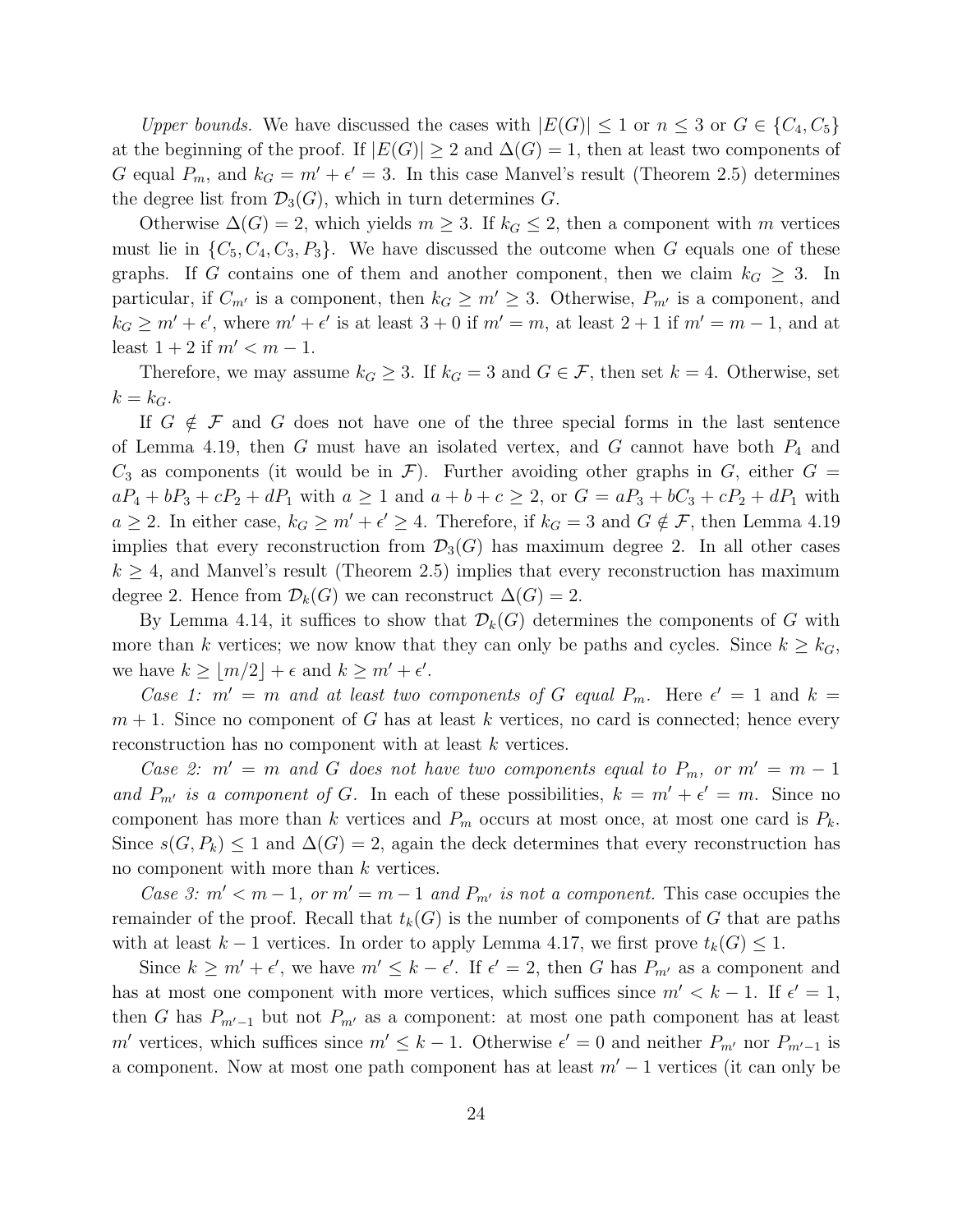$P_m$ , which suffices since  $m' \leq k$ .

Hence  $t_k(G) \leq 1$  and  $\Delta(G) = 2$ . By Lemma 4.16,  $\mathcal{D}_k(G)$  determines  $t_k(G)$  and  $s(G, P_k)$ . When  $t_k(G) = 0$ , cards that are paths arise only from cycles with more than k vertices. Since  $k \geq m'$ , no such cards arise from  $m'$ -cycles, and by the definition of  $m'$  only one cycle can be longer. Since  $k \ge |m/2| + \epsilon$  and here  $\epsilon = 0$ , we have  $s(G, P_k) = m \le 2k + 1$ . Now Lemma 4.17 implies that a reconstruction from  $\mathcal{D}_k(G)$  has one component with more than k vertices, and it is  $C_m$ .

When  $t_k(G) = 1$ , let Q be the path component with at least  $k-1$  vertices. If  $Q = P_m$ , then since  $k \geq m'$  no copies of  $P_k$  arise from m'-cycles, so  $s(G, P_k) = m - k + 1$ . Since  $k \geq \lfloor m/2 \rfloor + \epsilon$  and  $\epsilon = 1$ , we have  $m \leq 2k - 1$ , and hence  $s(G, P_k) \leq k$ . Now Lemma 4.17 implies that any reconstruction from  $D_k(G)$  has no cycle with more than k vertices, and its one path component with at least  $k - 1$  vertices is  $P_m$ .

If  $t_k(G) = 1$  and  $Q = P_r$  with  $r < m$ , then  $C_m$  is a component and  $r \leq m'$ . The conditions of Case 3 and definition of  $\epsilon'$  now leave several possibilities. Either  $r = m'$  with  $m' < m - 1$ and  $\epsilon' = 2$ , or  $r = m' - 1$  with  $m' \leq m - 1$  and  $\epsilon' = 1$ , or  $r < m' - 1$  with  $m' \leq m - 1$  and  $\epsilon = 0$ . Since  $k \ge m' + \epsilon'$ , in each case  $r \le k - 2$ , which contradicts  $t_k(G) = 1$ .  $\Box$ 

### 5 Complete Multipartite Graphs

In this section we study reconstructibility of complete multipartite graphs. Since  $\rho(G)$  =  $\rho(\overline{G})$  for every graph G, we are also studying their complements, which are disjoint unions of complete graphs. Note first that membership in this family is 3-deck reconstructible, since a graph is complete multipartite if and only if it does not have  $P_2 + P_1$  as an induced subgraph (similarly, it is a disjoint union of complete graphs if and only if it does not have  $P_3$  as an induced subgraph).

Only graphs with at most one edge (and their complements) are 2-deck reconstructible, since these are the only graphs determined by their numbers of vertices and edges. Graphs with maximum degree 1 (and their complements) are 3-deck reconstructible, since by Manvel's result the 3-deck determines the degree list. This statement generalizes.

**Proposition 5.1.** If G is a disjoint union of complete graphs of order at most m (or a complete multipartite graph with parts of size at most m), then G is  $(m+1)$ -deck reconstructible.

*Proof.* For  $m = 1$ , the edgeless graph is 2-deck reconstructible. For  $m \geq 2$ , the absence of  $P_3$  in the 3-deck determines that G is a disjoint union of complete graphs (since the 3-deck is available from the  $(m + 1)$ -deck). Since  $\Delta(G) < m$ , by Theorem 2.5 we can reconstruct the degree list. Every disjoint union of complete graphs is determined by its degree list.  $\Box$ 

When the parts are large, we still have an upper bound on the size of the cards needed.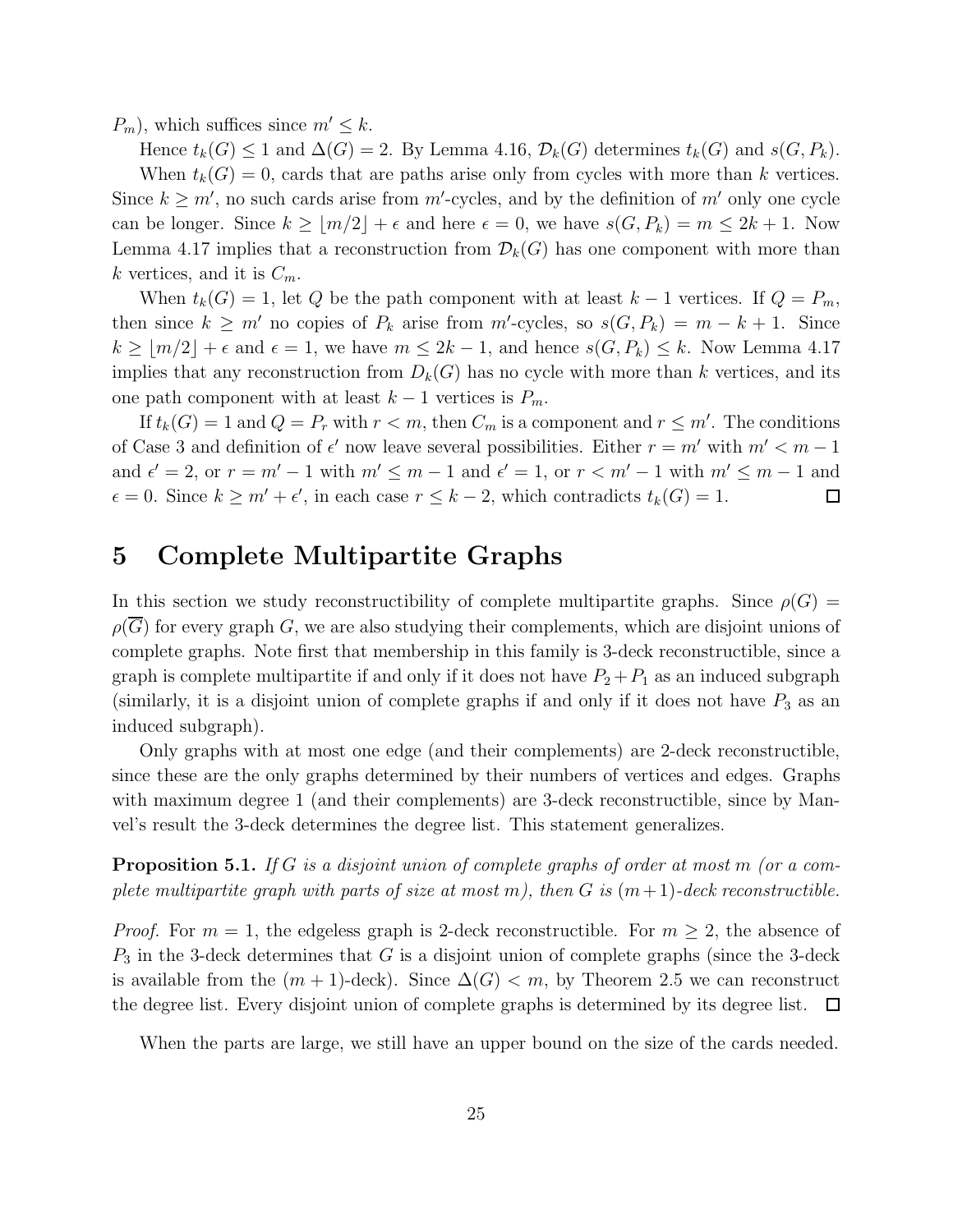**Theorem 5.2.** Every complete r-partite graph is  $(r+1)$ -deck reconstructible (as are disjoint unions of r complete graphs).

*Proof.* Let G be a complete r-partite graph. Since  $\overline{K}_n$  is 2-deck reconstructible, we may assume  $r \geq 2$ . By Observation 1.4,  $\mathcal{D}_{r+1}(G)$  also determines  $\mathcal{D}_k(G)$  when  $k \leq r$ . The absence of  $P_2 + P_1$  in  $\mathcal{D}_3(G)$  requires G to be a complete multipartite graph. The absence of  $K_{r+1}$  in  $\mathcal{D}_{r+1}(G)$  implies that G is a complete r-partite graph (parts may be empty).

Let the sizes of the parts be  $q_1, \ldots, q_r$  (not necessarily distinct). Let  $f(x) = \prod_{i=1}^r (x - q_i)$ . The r roots of f are the integers  $q_1, \ldots, q_r$ . Since a polynomial determines its roots, it suffices to reconstruct f from  $\mathcal{D}_{r+1}(G)$ .

Let  $R_i$  be the family of *i*-element subsets of the index set  $\{1, \ldots, r\}$ . Let  $s_i = \sum_{J \in R_i} \prod_{j \in J} q_j$ . Note that  $f(x) = \sum_{i=0}^{r} (-1)^{i} s_i x^{r-i}$ .

In fact,  $s_i = s(G, K_i)$  (recall that  $s(G, H)$  is the number of induced subgraphs of G isomorphic to H), and  $\mathcal{D}_i(G)$  determines  $s(G, K_i)$ . Hence  $\mathcal{D}_{r+1}(G)$  determines f. □

We know that complete bipartite graphs are not 2-deck reconstructible, since they are not determined by their numbers of edges and vertices. Similarly, even though the 3-deck determines that a complete multipartite graph is complete multipartite, not all complete tripartite graphs are 3-deck reconstructible.

**Example 5.3.** The complete multipartite graphs  $K_{7,4,3}$  and  $K_{6,6,1,1}$  have the same 3-deck. It consists of 84 copies of  $K_3$ , 240 copies of  $P_3$ , and 40 copies of  $\overline{K}_3$ .

By the argument in Theorem 5.2, the only thing we need in order to exclude complete  $(r+1)$ -partite graphs as alternative reconstructions from the r-deck of a complete r-partite graph is the absence of  $K_{r+1}$ . Thus, among  $K_{r+1}$ -free graphs, a complete r-partite graph is determined by its  $r$ -deck. We have not generalized the construction in Example 5.3 to obtain a complete  $r$ -partite graph that is not  $r$ -deck reconstructible. Hence we ask:

**Question 5.4.** For  $r > 3$ , do there exist a complete r-partite graph and a complete  $(r + 1)$ partite graph having the same r-deck?

#### Acknowledgment

The authors thank Youssef Boudabbous for explaining the Fraïssé model of reconstruction and an anonymous referee for two extremely detailed and careful reports that corrected a number of omissions in the proofs and led to substantial improvement in the exposition.

### References

[1] K. J. Asciak, M. A. Francalanza, J. Lauri, and W. Myrvold, A survey of some open questions in reconstruction numbers, Ars Combin. 97 (2010), 443–456.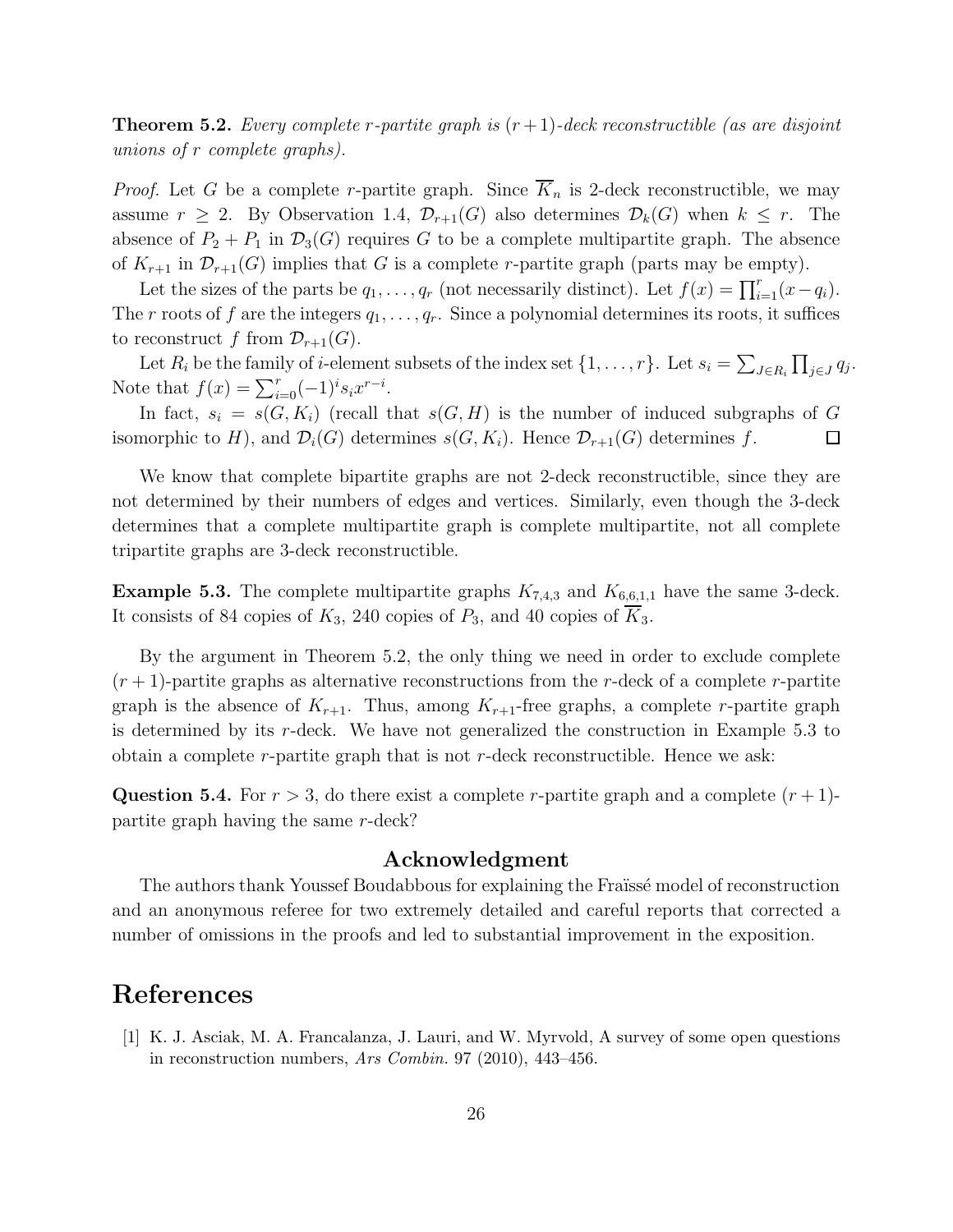- [2] B. Bollobás, Almost every graph has reconstruction number three, J. Graph Theory 14 (1990), 1–4.
- [3] J. A. Bondy, A graph reconstructor's manual, in Surveys in Combinatorics (Guildford, 1991), Lond. Math. Soc. Lec. Notes 166 (Cambridge U. Press, 1991), 221–252.
- [4] J. A. Bondy and R. L. Hemminger, Graph reconstruction—a survey, J. Graph Theory 1 (1977), 227–268.
- [5] A. Bowler, P. Brown, T. Fenner, and W. Myrvold, Recognizing connectedness from vertexdeleted subgraphs, *J. Graph Theory*  $67$   $(2011)$ ,  $285-299$ .
- [6] Y. Boudabbous, L. Haddad, and N. Zaguia, The mathematics of G´erard Lopez and Maurice Pouzet, J. Mult.-Valued Logic & Soft Computing  $27$  (2016), 117–132.
- [7] Y. Boudabbous and G. Lopez, The minimal non- $\leq k$ )-reconstructible relations, *Discrete* Math. 291 (2005), 19–40.
- [8] P. Chinn, A graph with p points and enough distinct  $(p-2)$ -order subgraphs is reconstructible. Recent Trends in Graph Theory Lecture Notes in Mathematics 186 (Springer, 1971).
- [9] R. Fraïssé, L'intervalle en théorie des relations, ses généralisations, filtre intervallaire et clôture d'une relation, in: M. Pouzet and D. Richard eds., Order, Description and Roles, (North-Holland, Amsterdam, 1984), 313–342.
- [10] F. Harary and M. Plantholt, The graph reconstruction number, J. Graph Theory 9 (1985), 451–454.
- [11] P. J. Kelly, On isometric transformations, PhD Thesis, University of Wisconsin-Madison, 1942.
- [12] P. J. Kelly, A congruence theorem for trees, Pacific J. Math. 7 (1957), 961–968.
- [13] J. Lauri, Pseudosimilarity in graphs—a survey, Ars Combin. 46 (1997), 77–95.
- [14] J. Lauri and R. Scapellato, Topics in Graph Automorphism and Reconstruction, London Math. Soc. Student Texts 54, (Cambridge Univ. Press, Cambridge, 2003). Second edition: London Math. Soc. Lect. Note Series 432, (Cambridge Univ. Press, Cambridge, 2016).
- [15] G. Lopez, Deux résultats concernant la détermination d'une relation par les types d'isomorphie de ses restrictions, C. R. Acad. Sci. Paris Sér. A-B 274 (1972), 1525–1528.
- [16] G. Lopez, L'indéformabilité des relations et multirelations binaires, Z. Math. Logik Grundlag. Math. 24 (1978), 303–317.
- [17] A. Maccari, O. Rueda, V. Viazzi, A survey on edge reconstruction of graphs, J. Discr. Math. Sci. Cryptog. 5 (2002), 1–11.
- [18] B. Manvel, Some basic observations on Kelly's conjecture for graphs, Discrete Math. 8 (1974), 181–185.